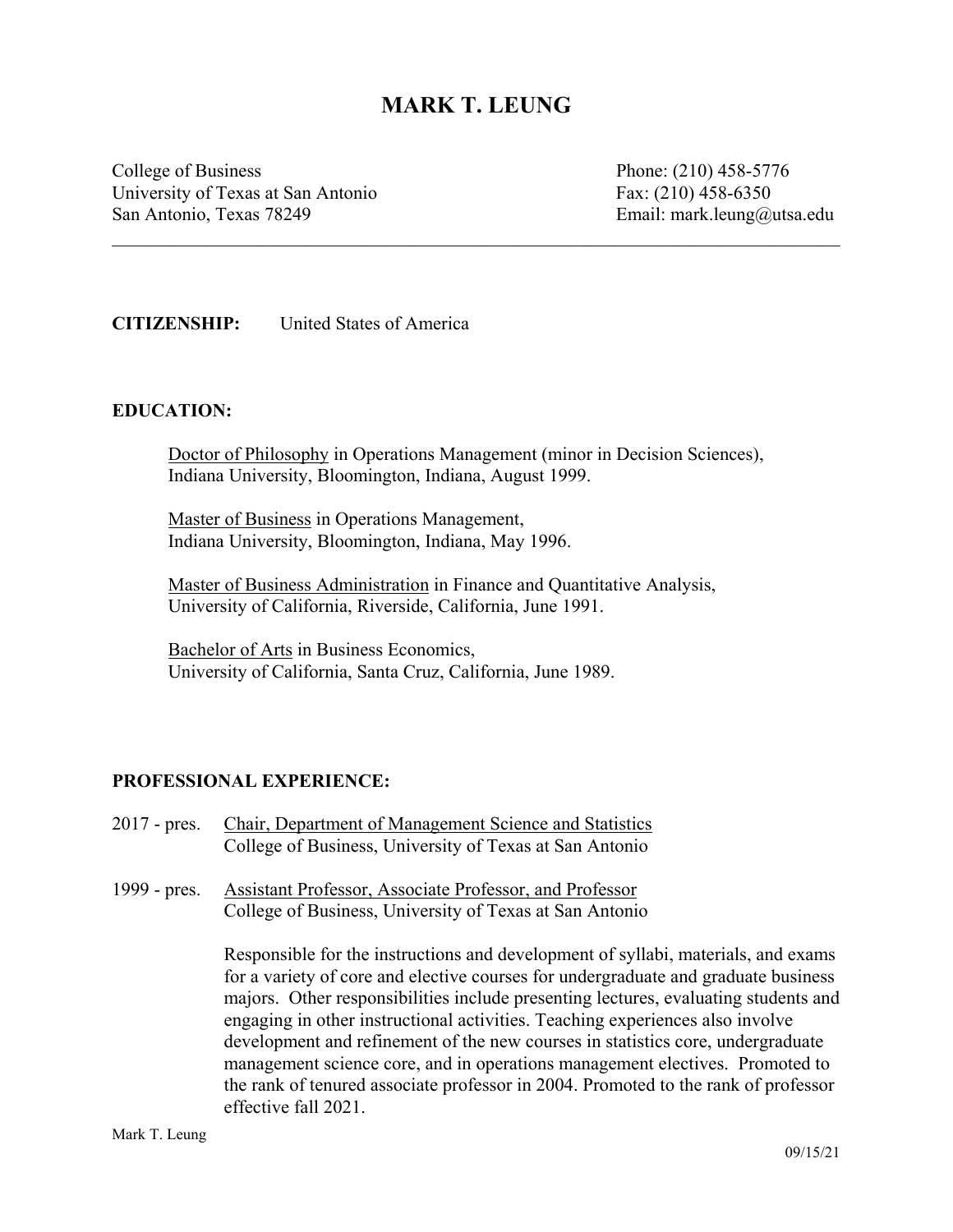*Received the Col. Jean Migliorino and Lt. Col. Philip Piccione Endowed Research Award in 2001, The University of Texas System Chancellor's Council Outstanding Teaching Award in both 2002 and 2005, the Best Undergraduate Professor Award in 2012, All-Star Professor Award (undergraduate and graduate levels) in 2013, 2014, 2015, and 2016, Patrick J. Clynes Excellence in Service Faculty Award, The University of Texas System Regents' Outstanding Teaching Award in 2013 (the highest teaching award in the University of Texas System), Endowed 1969 Commemorative Award for Overall Faculty Excellence in 2016, Undergraduate Research Faculty Mentorship Award in 2018, Undergraduate Research and Creative Inquiry Showcase Awards (College of Business and All-Campus Categories) in 2019.*

Courses developed and/or taught include:

Undergraduate Level:

MS 1013 (Quantitative Methods for Business and Economics) MS 1023 (Business Statistics with Computer Applications I) MS 1023 (Business Statistics with Computer Applications I Online) MS 3033 (Management Science and Production Management) MS 3033H (MS 3033 offered by the College of Honors) MS 3043 (Business Statistics with Computer Applications II) MS 3053 (Management Science and Operations Technologies) MS 4353 (Service Operations Management) MS 4543 (Supply Chain Management) MS 4913 (Independent Study in Management Science) MS 4933 (Internship in Management Science) STA 1063 (Statistics for Business and Economics)

Master Level:

MS 5003 (Quantitative Methods for Business Analysis) MS 5023 (Decision Analysis and Production Management) MS 5413 (Integrated Global Supply Chain) MS 5423 (Service Management and Operations) STA 6543 (Data Analytics Algorithms II)

Doctoral Level:

STA 7013 (Advanced Applied Business Statistical Methods) STA 7023 (Applied Linear Statistical Models) STA 7211 (Doctoral Research)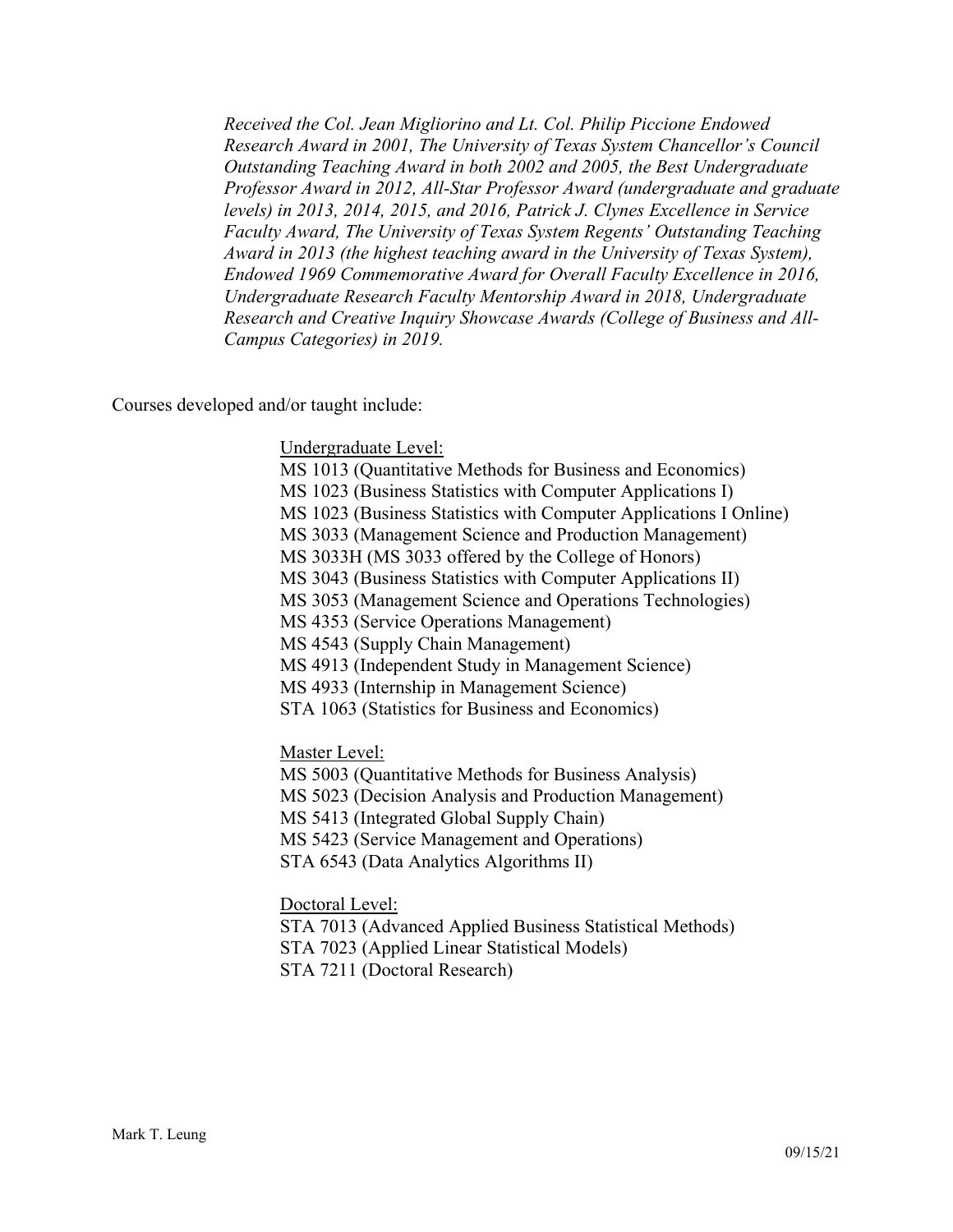Pre-Ph.D. Business Program (Undergraduate and Master Levels): GBA 3013 (Introduction to Academic Research) GBA 4023 (Conducting Cutting Edge and Innovative Discovery) GBA 4033 (Communication and Visualization of Impactful Research) GBA 6013 (Graduate Academic Research and Programming) GBA 6023 (Research Conceptualization, Methods, and Practice) GBA 6033 (Research Implementation, Reporting, and Engagement)

Others:

Six Sigma Programs for Green Belt and Black Belt Certifications ITESM Bridge Program in Analytics / AI (with Instituto Tecnológico y de Estudios Superiores de Monterrey / Monterrey Institute of Technology at Mexico)

1992 - 1999 Associate Instructor (Lecturer) Kelley School of Business, Indiana University, Bloomington

> Responsible for presenting lectures, developing course materials and exams, evaluating students, and engaging in other primary instructional activities. Teaching experience covers Operations Management courses for business majors and courses for non-business majors. *Received Teaching Excellence Recognition Awards and nominated for the Panschar Award for the Outstanding Associate Instructor of the Year in both 1998 and 1999.*

*1991* - 1992 Graduate Teaching Assistant Department of Economics, University of California, Riverside

> Responsible for holding discussion sections, grading assignments, cases, and exams, assisting in the development of lecture materials and group cases, and evaluating students in the courses of Introductory Microeconomics, Introductory Macroeconomics, and Economic Analysis of Law.

1992 Grader / Reader Anderson Graduate School of Management, University of California, Riverside

> Assisted in grading of assignments, projects, and exams in the courses of Introductory Investment Theory (graduate level) and Security Analysis and Portfolio Management (undergraduate level).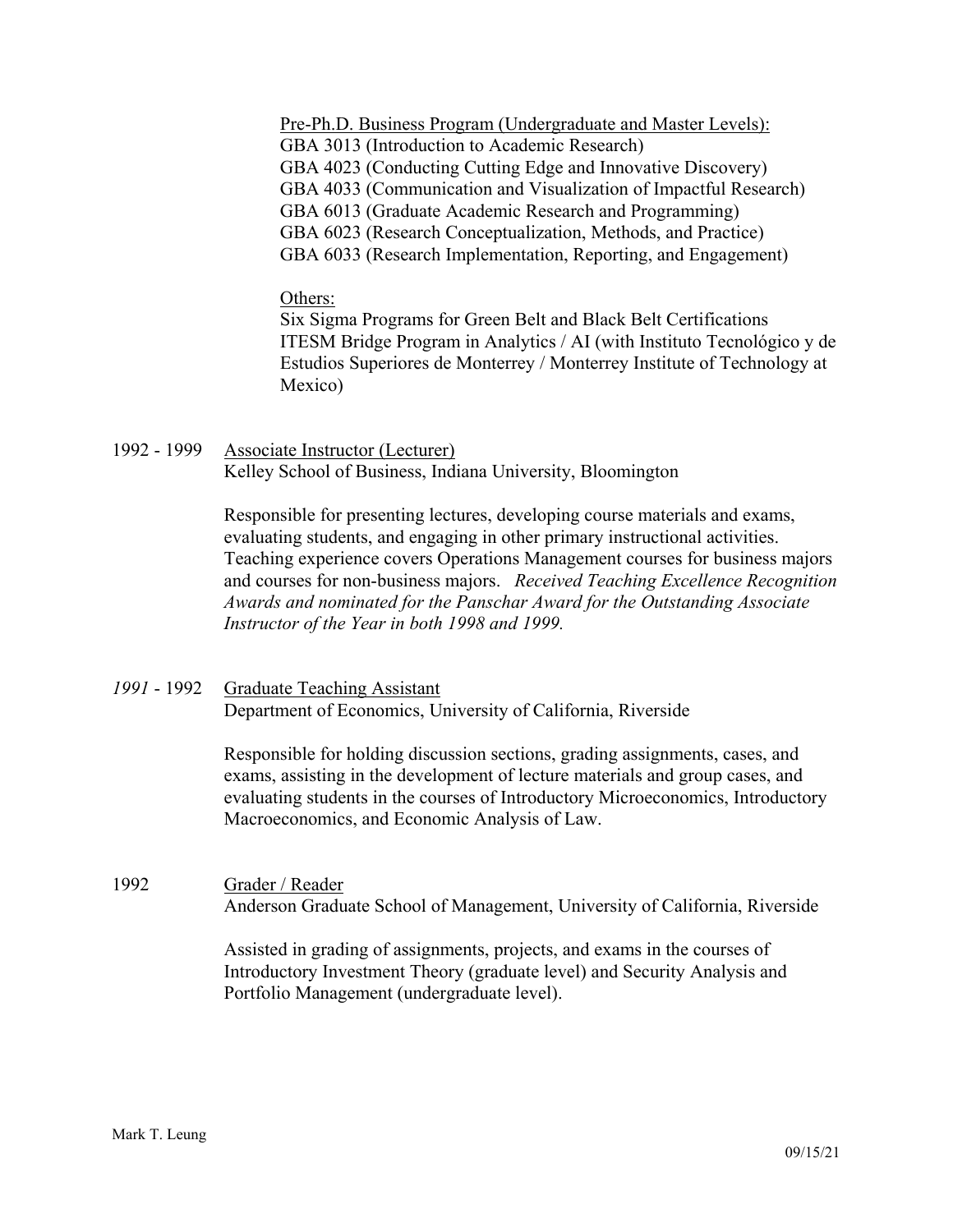1990 - 1992 Graduate Research Assistant Anderson Graduate School of Management, University of California, Riverside

> Assisted faculties in empirical research with topics in security analysis, options, and international investments. Primarily responsible for data collection and preparation, coding of SAS and other statistical programs for data analyses, and performing experimental analyses under supervision.

1988 - 1989 Course/Subject Tutor Learning Center, University of California, Santa Cruz

> Tutored assigned groups of undergraduate students in the field of Economics. Courses included Introductory Microeconomics, Intermediate Microeconomics, Managerial Economics, Introductory Statistics for Business, and Quantitative Methods for Business and Economics.

# **HONORS, GRANTS, AWARDS AND NOMINATIONS (in chronological order):**

| $\bullet$ | <b>Recipient of Summer Research Grant</b>                  |
|-----------|------------------------------------------------------------|
|           | College of Business, University of Texas at San Antonio,   |
|           | 2000, 2001, 2002, 2003, 2004, 2005, 2006, 2007, 2008, 2010 |
|           |                                                            |

- *Selected for Texas Academic Leadership Academy (TALA)* Texas Council of Chief Academic Officers, 2021
- *Recipient of Texas Higher Education Coordinating Board (THECB) Open Educational Resources Grant* Texas Higher Education Coordinating Board, 2021
- *Recipient of UTSA Libraries OER (Open Educational Resources / Adopt a Free Textbook) Grant* University of Texas at San Antonio, 2021
- *Recipient of Undergraduate Research and Creative Inquiry Showcase Awards (College of Business and All-Campus Categories)* University of Texas at San Antonio, 2019
- *Nominee for Ricardo Romo Endowed Professorship* College of Honors and University of Texas at San Antonio, 2019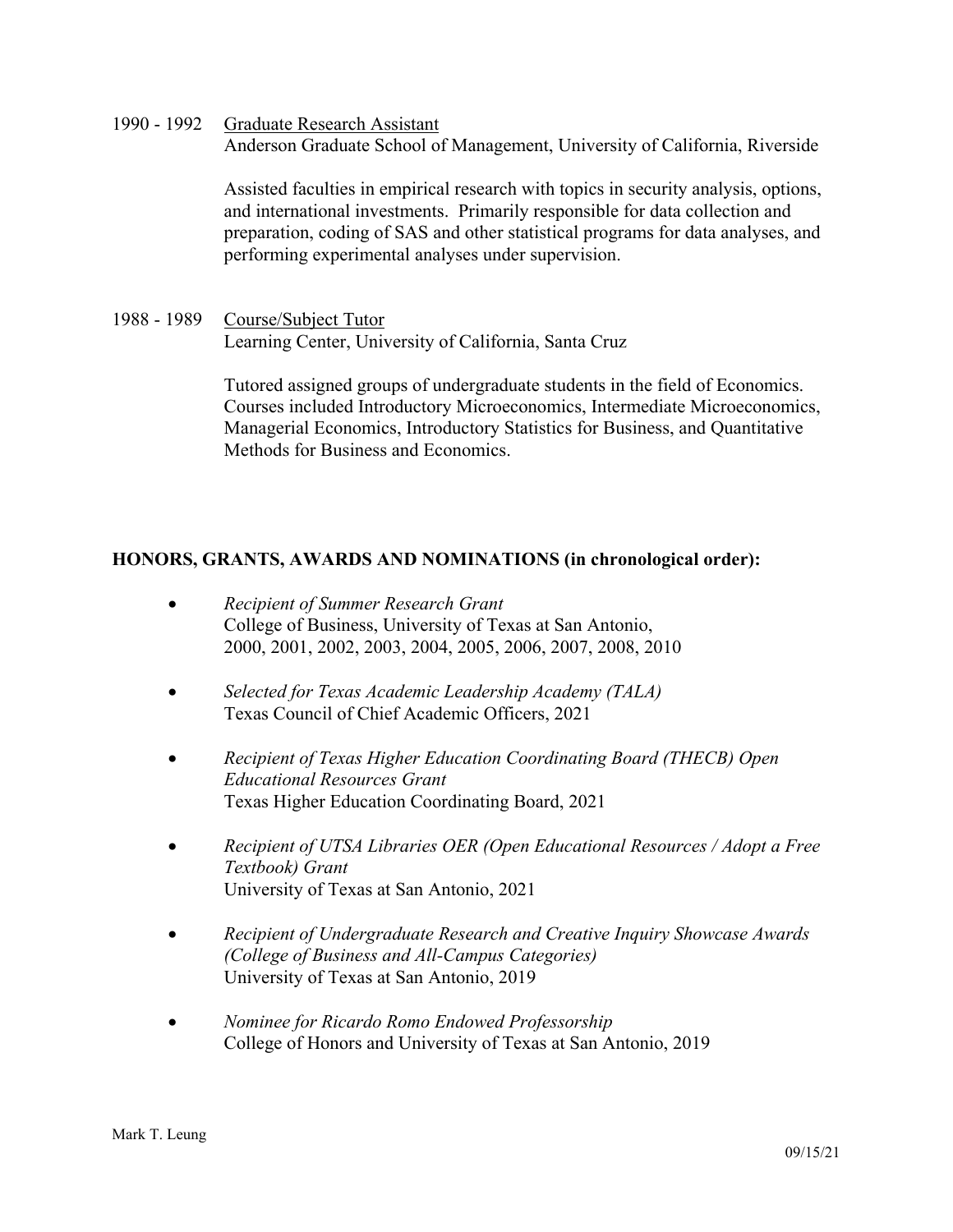- *Nominee for UTSA Faculty Service to Undergraduate Research and Creative Inquiry Award (Faculty Mentorship)* University of Texas at San Antonio, 2019
- *Recipient of UTSA Faculty Service to Undergraduate Research and Creative Inquiry Award (Faculty Mentorship)* University of Texas at San Antonio, 2018
- *Recipient of Undergraduate Research and Creative Inquiry Showcase Award* University of Texas at San Antonio, 2018
- *Recipient of Undergraduate Research and Creative Inquiry Showcase Award* University of Texas at San Antonio, 2017
- *Nominee of Ricardo Romo Endowed Professorship* College of Honors and University of Texas at San Antonio, 2017
- *Recipient of Endowed 1969 Commemorative Faculty Award for Overall Faculty Excellence* College of Business, University of Texas at San Antonio, 2016
- *Recipient of All-Star Professor Award (undergraduate and graduate levels)* Business Student Council, University of Texas at San Antonio, 2016
- *Recipient of All-Star Professor Award (undergraduate and graduate levels)* Business Student Council, University of Texas at San Antonio, 2015
- *Recipient of College of Business Teaching Honor Roll* College of Business, University of Texas at San Antonio, 2015
- *Nominee of 1969 Commemorative Faculty Award for Overall Faculty Excellence* College of Business, University of Texas at San Antonio, 2015
- *Recipient of All-Star Professor Award (undergraduate and graduate levels)* Business Student Council, University of Texas at San Antonio, 2014
- *Nominee for the United States CASE Professor of the Year* The Council for Advancement and Support of Education and the Carnegie Foundation, 2014
- *Nominee for Ricardo Romo Endowed Professorship* University of Texas at San Antonio, 2014
- *Recipient of University of Texas Regent's Outstanding Teaching Award* The University of Texas System, 2013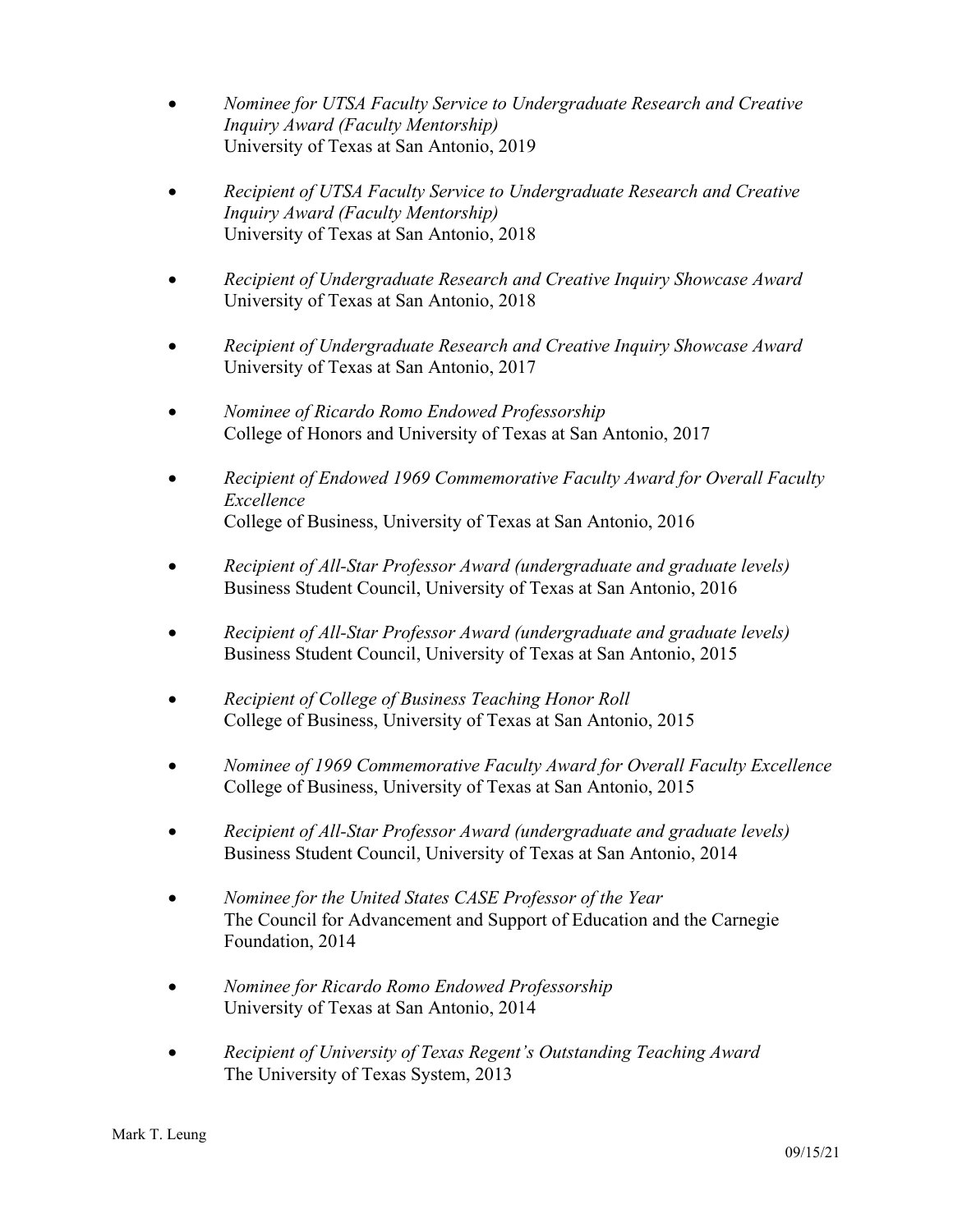- *Nominee for Minnie Stevens Piper Distinguished Professorship* The University of Texas System, 2013
- *Nominee for President's Distinguished Achievement Award* University of Texas at San Antonio, 2013
- *Recipient of Patrick J. Clynes Excellence in Service Faculty Award* College of Business, University of Texas at San Antonio, 2013
- *Recipient of All-Star Professor Award (undergraduate and graduate levels)* Business Student Council, University of Texas at San Antonio, 2013
- *Inductee to University Academy of Distinguished Teaching Scholars* University of Texas at San Antonio, 2013
- *Inductee to The Honor Society of Phi Kappa Phi* The Honor Society of Phi Kappa Phi, 2013
- *Recipient of Best Undergraduate Professor Award* Business Student Council, University of Texas at San Antonio, 2012
- *Nominee for University of Texas Regent's Outstanding Teaching Award* The University of Texas System, 2012
- *Nominee for Minnie Stevens Piper Distinguished Professorship* The University of Texas System, 2012
- *Nominee for President's Teaching Excellence Award* University of Texas at San Antonio, 2012
- *Nominee for the E. Lou Curry Teaching Excellence Award* College of Business, University of Texas at San Antonio, 2012
- *Nominee for the Best Paper Award for the 2010 Financial Management Association Annual Meeting* Financial Management Association, 2010
- *Nominee for the 2009 MBA Association Faculty Award* MBA Association, University of Texas at San Antonio, 2009
- *Nominee for the Best Paper Award for 2008 IEEE International Conference on Industrial Engineering and Engineering Management* Institute of Electrical and Electronics Engineers, 2008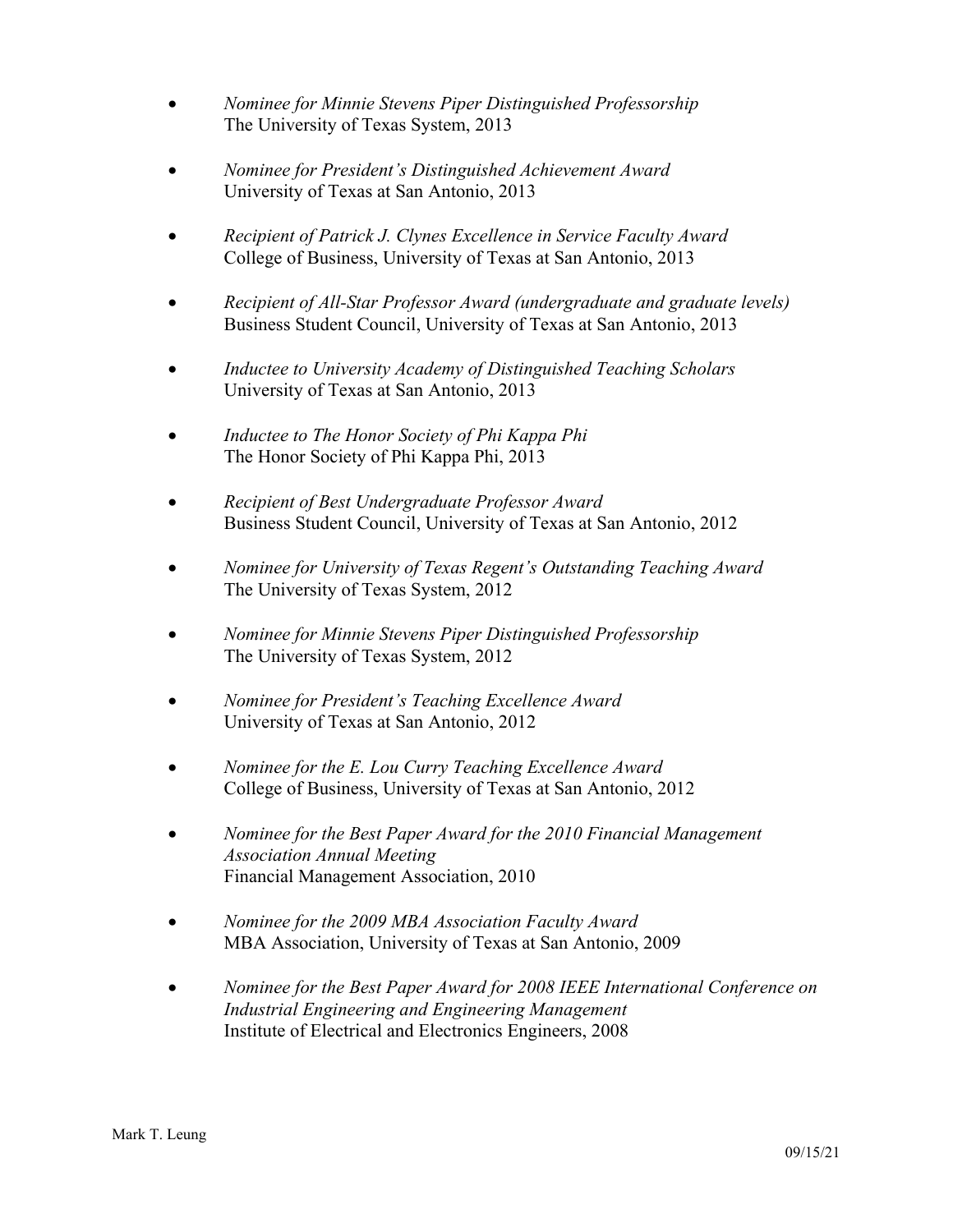- *Honoree at the Annual Honor Gala* UTSA Honors Alliance (College of Honors), 2006
- *Recipient of The University of Texas System Chancellor's Council Outstanding Teaching Award* (second time) The University of Texas System, 2005
- *Recipient of The E. Lou Curry Teaching Excellence Award* College of Business, University of Texas at San Antonio, 2005
- *Recipient of Graduate Faculty Outstanding Teaching Award* MBA Association, University of Texas at San Antonio, 2005
- *Nominee for Minnie Stevens Piper Distinguished Professorship* The University of Texas System, 2004
- *Recipient of Graduate Faculty Outstanding Teaching Award* MBA Association, University of Texas at San Antonio, 2003
- *Recipient of Research Grant for Neural Network Studies* College of Business, University of Texas at San Antonio, 2003
- *Recipient of The University of Texas System Chancellor's Council Outstanding Teaching Award* (first time) The University of Texas System, 2002
- *Recipient of Research Grant for Transportation/Logistics Studies* College of Business, University of Texas at San Antonio, 2002
- *Recipient of Col. Jean Migliorino and Lt. Col. Philip Piccione Endowed Research Award* College of Business, University of Texas at San Antonio, 2001
- *Nominee for Advisory Council Faculty Award for Teaching* College of Business, University of Texas at San Antonio, 2001
- *Nominee for Advisory Council Faculty Award for Research* College of Business, University of Texas at San Antonio, 2000
- *Recipient of Teaching Excellence Recognition Award*  Kelley School of Business, Indiana University, 1998 and 1999
- *Nominee for the Panschar Award for Outstanding Associate Instructor of the Year* Kelley School of Business, Indiana University, 1998 and 1999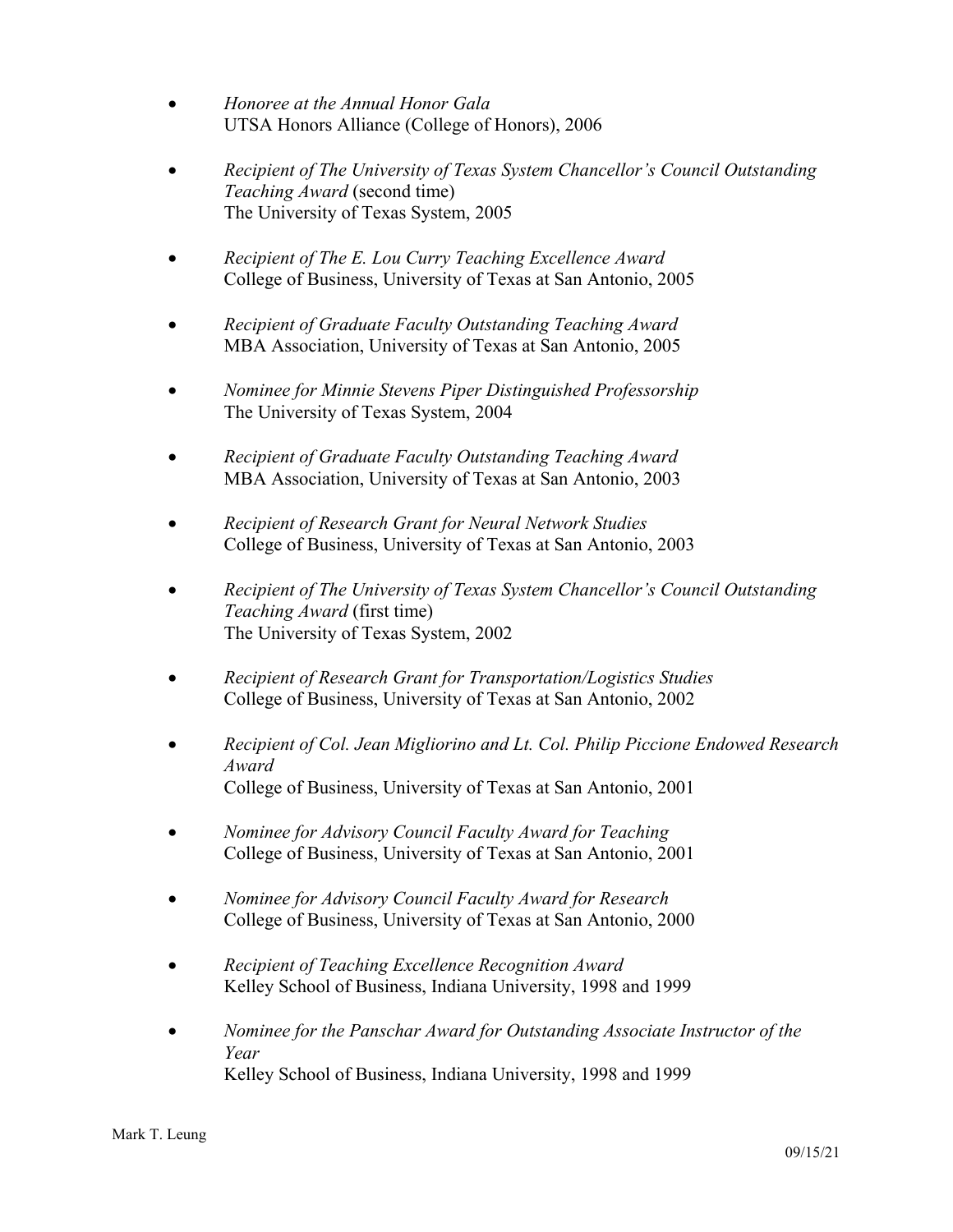- *Recipient of Doctoral Research Grant* Kelley School of Business, Indiana University, 1998
- *Recipient of Fee Scholarship (Master and Doctoral)* Kelley School of Business, Indiana University, 1992-1997
- *Recipient of Graduate Fellowship* Anderson Graduate School of Management, University of California, Riverside, 1991
- *President's Honor List* Evergreen Valley College, San Jose, California, 1987
- *Recipient of President's Scholarship* Carleton University, Ottawa, Canada, 1984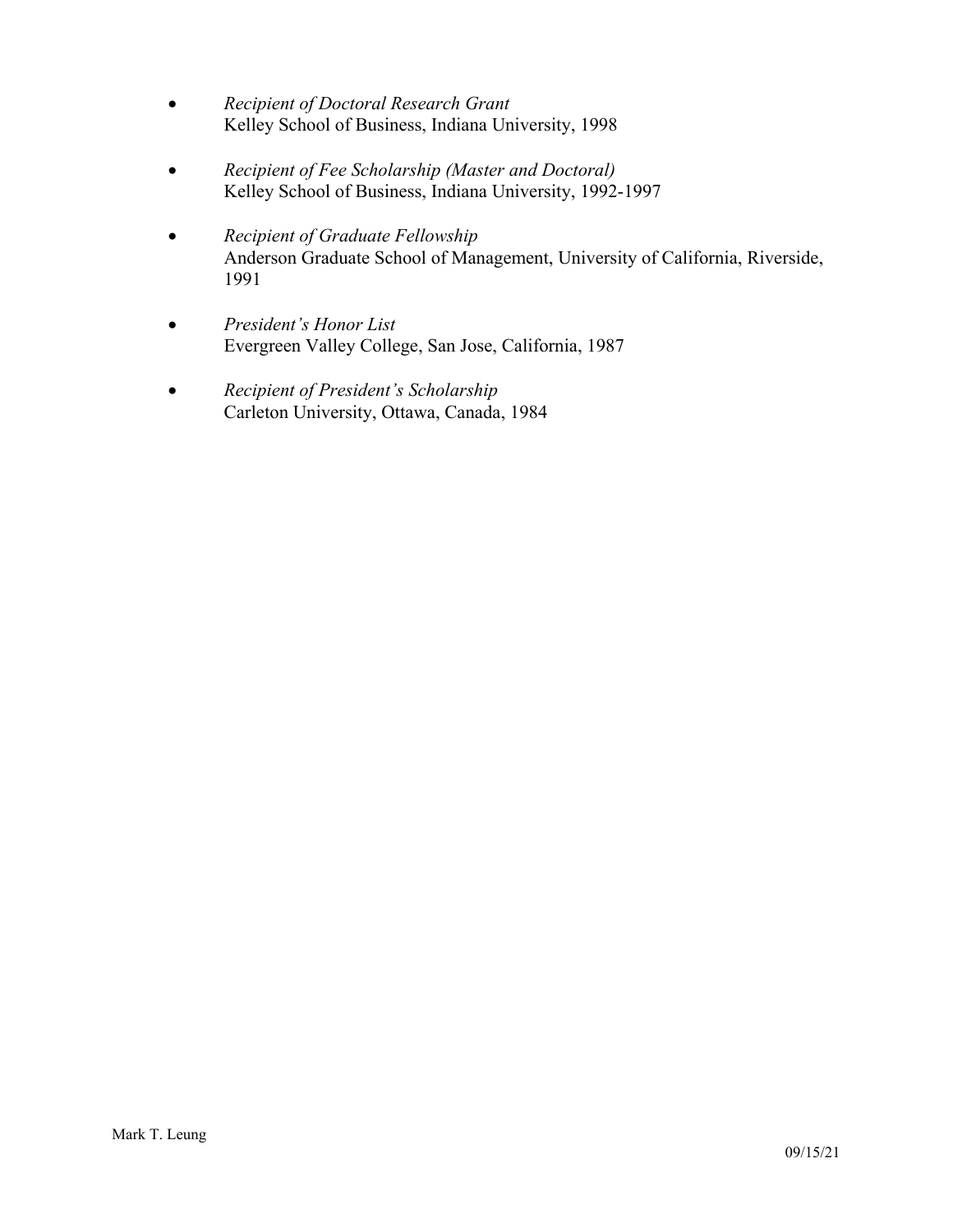#### **DISSERTATION:**

| Title:             | Multiobjective Models for Business Decision Making: Applications to Production<br>Planning and Investment Analysis                        |
|--------------------|-------------------------------------------------------------------------------------------------------------------------------------------|
|                    | Completion: August 1999                                                                                                                   |
| Chair:<br>Members: | Dr. Roger W. Schmenner<br>Dr. James D. Blocher, Dr. M. Venkataramanan, and Dr. Wayne L. Winston                                           |
|                    | Publications: Essays from dissertations were published in <i>Decision Sciences</i> and <i>European</i><br>Journal of Operational Research |

## **REFEREED PUBLICATIONS:**

- [1] "Financial Hedging in Energy Market by Cross-Learning Machines," *Neural Computing and Applications* (2020), Vol. 32, 10321-10335. With An-Sing Chen, Shaotao Pan, Ching-Yun Chou.
- [2] "Predicting the Expected Waiting Time of Popular Attractions in Walt Disney World," *Journal of Undergraduate Research and Scholarly Works* (2019), Vol. 6. With Dayanira Mendoza and Wenbo Wu. **Publication and research collaboration with undergraduate student. Received best paper awards in 2019 UTSA Undergraduate Research Showcase.**
- [3] "Strategic Analysis and Evaluation of Cheesecake Factory's Supply Chain: Uncertainties, Challenges, and Remedies," *Journal of Undergraduate Research and Scholarly Works* (2019), Vol. 6. With Brittany Farley, Michele Kidd, and Scot Morgan. **Publication and research collaboration with undergraduate and graduate students.**
- [4] "Finite Mixture Partial Least Squares for Segmentation and Behavioral Characterization of Auction Bidders," *Decision Support Systems* (2014), Vol. 57, 200-211. With Ruben Mancha, Jan Clark, and Minghe Sun.
- [5] "Predicting the Performance of a Two-Stage Flowshop: Lower Bounds and Heuristics for Single and Bicriteria Measures," *Advances in Business and Management Forecasting* (2013), Vol. 9, 199-227. Single author.
- [6] "Exposure to Internet Pornography among Taiwanese Adolescents," *Social Behavior and Personality* (2013), Vol. 41, Issue 1, 157-164. With Ansing Chen, Chih-Hao Chen, and Shu Ching Yang.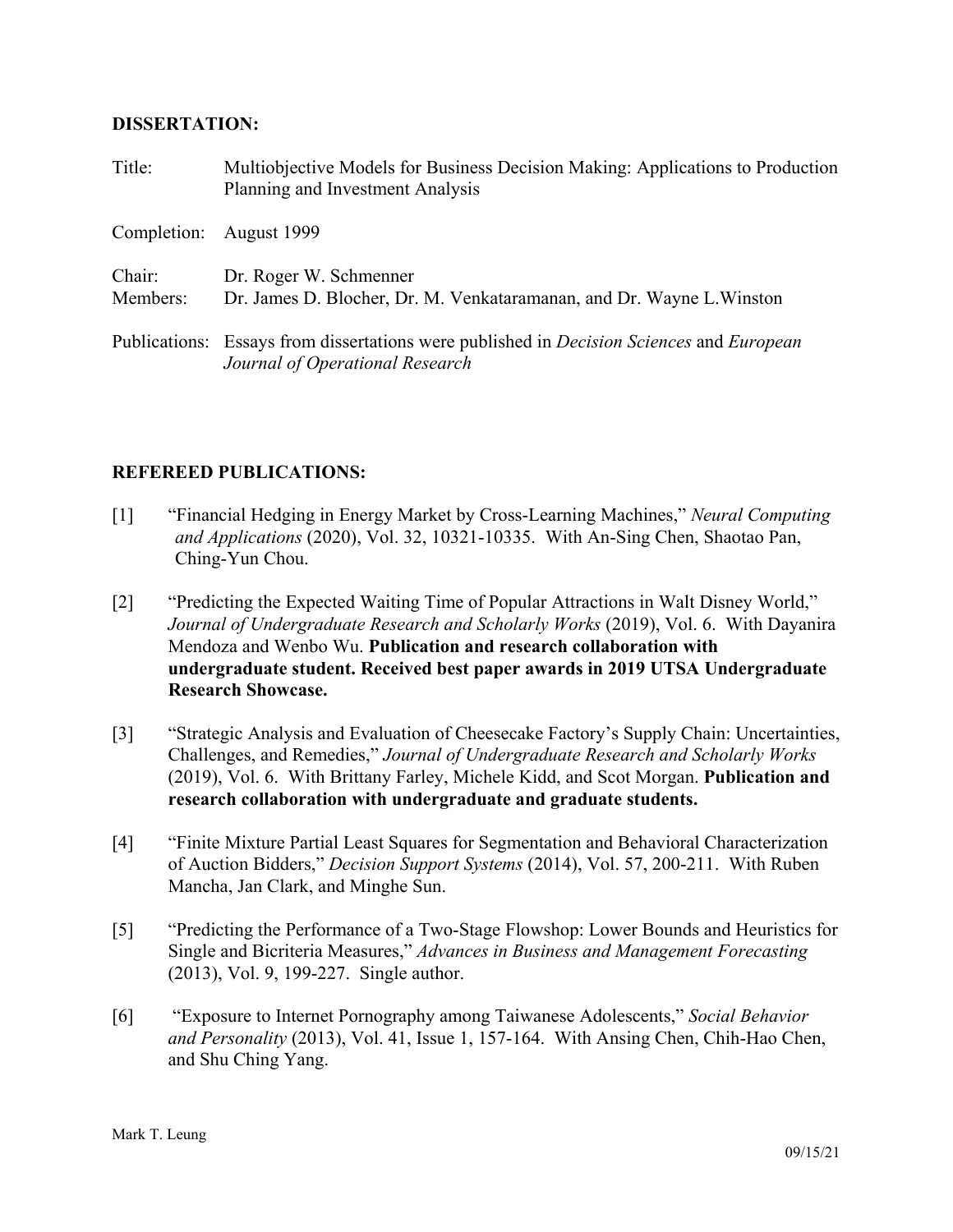- [7] "An Application of Orthogonal Polynomial Projections and Ensembles in the Hedging of Crude Oil Commodity Risk," *Expert Systems with Applications* (2012), Vol. 39, Issue 9, 7864-7873. With Ansing Chen and Ling-Hua Wang.
- [8] "The Performance of Enhanced-Return Index Funds: Evidence from Bootstrap Analysis," *Quantitative Finance* (2012), Vol. 12, Issue 3, 383-395. With Ansing Chen and Yeh-Chung Chu.
- [9] "A Case Study of Bayesian Belief Network in Industrial Work Process Design Based on Utility Expectation and Operational Performance," *International Journal of Productivity and Performance Management* (2012), Vol. 61, Issue 7, 765-777. With Rolando Quintana.
- [10] "Forecasting, Control and Management of a Production System Using Predictive Visual Interactive Simulation," *Advances in Business and Management Forecasting* (2011), Vol. 8, 185-198. With Rolando Quintana.
- [11] "Recognition of Geometric and Frequency Patterns for Improving Setup Management in Electronic Assembly Operations," *Advances in Business and Management Forecasting* (2010), Vol. 7, 183-206. With Rolando Quintana.
- [12] "Making Trading Decisions for Financial-Engineered Derivatives: A Novel Ensemble of Neural Networks Using Information Content," *Intelligent Systems in Accounting, Finance and Management* (2009), Vol. 16, Issue 4, 257-277. With Ansing Chen and Ruben Mancha.
- [13] "Stocking Policy in a Two-Party Vendor Managed Channel with Space Restrictions," *International Journal of Production Economics* (2009), Vol. 117, Issue 2, 271-285. With Kefeng Xu.
- [14] "Make-to-Order Product Demand Planning Using Adaptive Neural Network Forecasting," *Advances in Business and Management Forecasting* (2009), Vol. 6, 249- 266. With Rolando Quintana and Ansing Chen.
- [15] "Corrective Maintenance through Dynamic Work Allocation and Preemption: Case Study and Application," *International Journal of Production Research* (2009), Vol. 47, Issue 13, 3539-3557. With Rolando Quintana, J. Rene Villalobos, and Michael Graul.
- [16] "Enhancing Productivity in Manual Electronics Assembly and Inspection through Illumination Design," *International Journal of Productivity and Performance Management* (2008), Vol. 57, Issue 4, 297-315. With Rolando Quintana and Ansing Chen.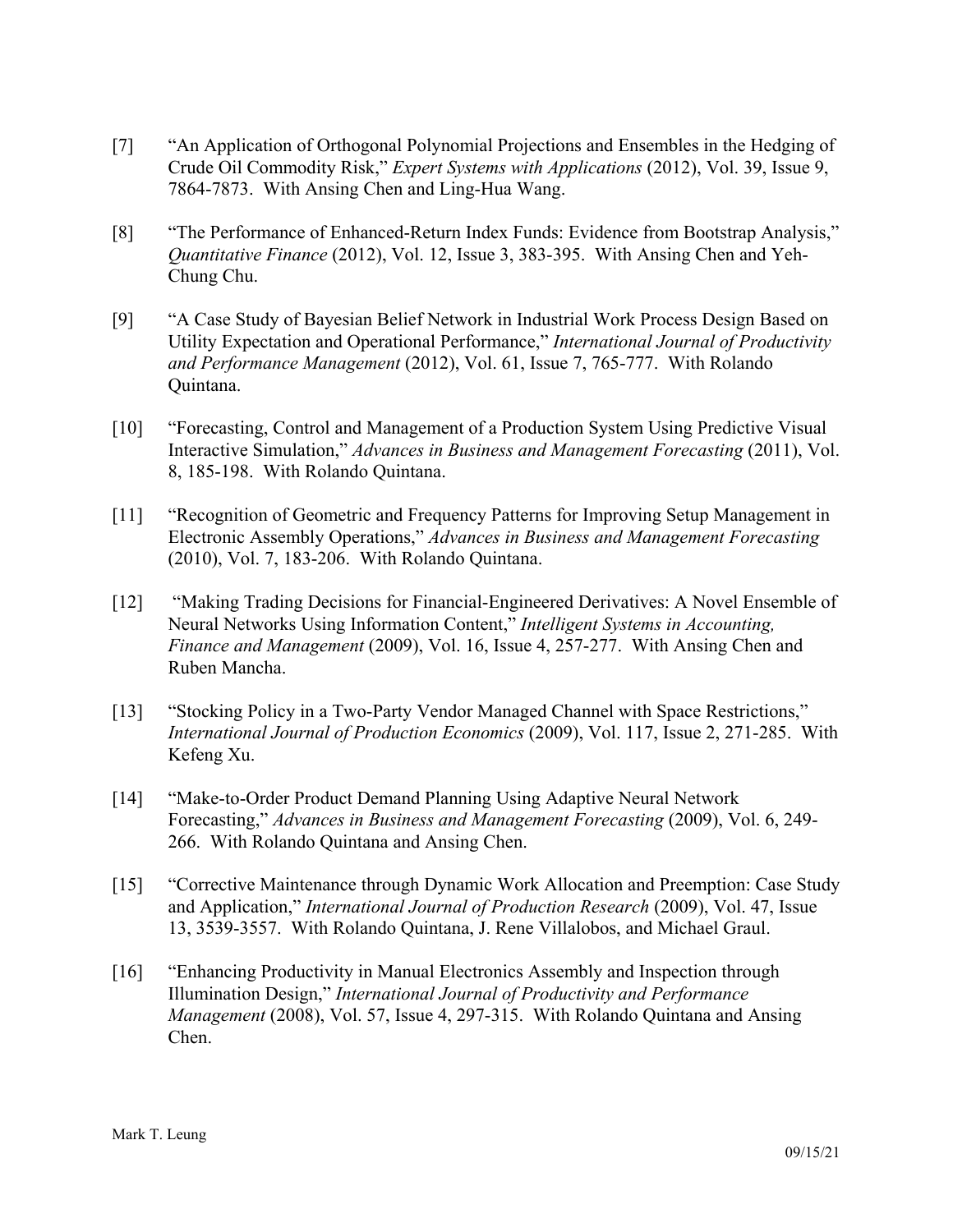- [17] "Adaptive Smoothing versus Conventional Approach for Lumpy Demand Forecasting: Case of Production Planning for a Manufacturing Line," *International Journal of Production Research* (2007), Vol. 45, Issue 21, 4937-4957. With Rolando Quintana.
- [18] "Evaluation of Financial Time Series Forecasts and Performance of Artificial Neural Networks," *FSR Forum (Financial Study Association of Rotterdam)* (2006), Vol. 8, November Issue, 7-11. With Ruben Mancha.
- [19] "Modeling Time Series Information into Option Prices: An Empirical Evaluation of Statistical Projection and GARCH Option Pricing Model," *Journal of Banking and Finance* (2005), Vol. 29, Issue 12, 2947-2969. With Ansing Chen.
- [20] "Performance Evaluation of Neural Network Architectures: The Case of Predicting Foreign Exchange Correlation," *Journal of Forecasting* (2005), Vol. 24, Issue 6, 403- 420. With Ansing Chen.
- [21] "Regression Neural Network for Error Correction in Foreign Exchange Forecasting and Trading," *Computers and Operations Research* (2004), Vol. 31, Issue 7, p. 1049-1068. With Ansing Chen. **On the List of the Top 25 Most Requested Papers in the journal.**
- [22] "Option Straddle Trading: Financial Performance and Economic Significance of Direct Profit Forecast and Conventional Strategies," *Applied Economic Letters* (2003), Vol. 10, Issue 8, p. 493-498. With Ansing Chen.
- [23] "Stock Auction Bidding Behavior and Information Asymmetries: An Empirical Analysis using the Discriminatory Auction Model Framework," *Journal of Banking and Finance* (2003), Vol. 27, Issue 5, p. 867-889. With Ansing Chen and Gwohorng Liaw.
- [24] "A Bayesian Vector Error Correction Model for Forecasting Exchange Rates," *Computers and Operations Research*, (2003), Vol. 30, Issue 6, p. 887-900. With Ansing Chen.
- [25] "Application of Neural Networks to an Emerging Financial Market: Forecasting and Trading the Taiwan Stock Index," *Computers and Operations Research* (2003), Vol. 30, Issue 6, p. 901-923. With Ansing Chen and Hazem Daouk. **On the List of the Top 10 Most Downloaded Articles in SSRN (Economics Networks)**.
- [26] "Using Investment Portfolio Return to Combine Forecasts: A Multiobjective Approach," *European Journal of Operational Research*, (2001), Vol. 134, Issue 1, p. 84-102. With Ansing Chen and Hazem Daouk.
- [27] "Forecasting Stock Indices: A Comparison of Classification and Level Estimation Models," *International Journal of Forecasting*, (2000), Vol. 16, Issue 2, p. 173-190. With Hazem Daouk and Ansing Chen. **The number 1 most-requested paper (with 535 requests) from the International Journal of Forecasting in the year 2000.**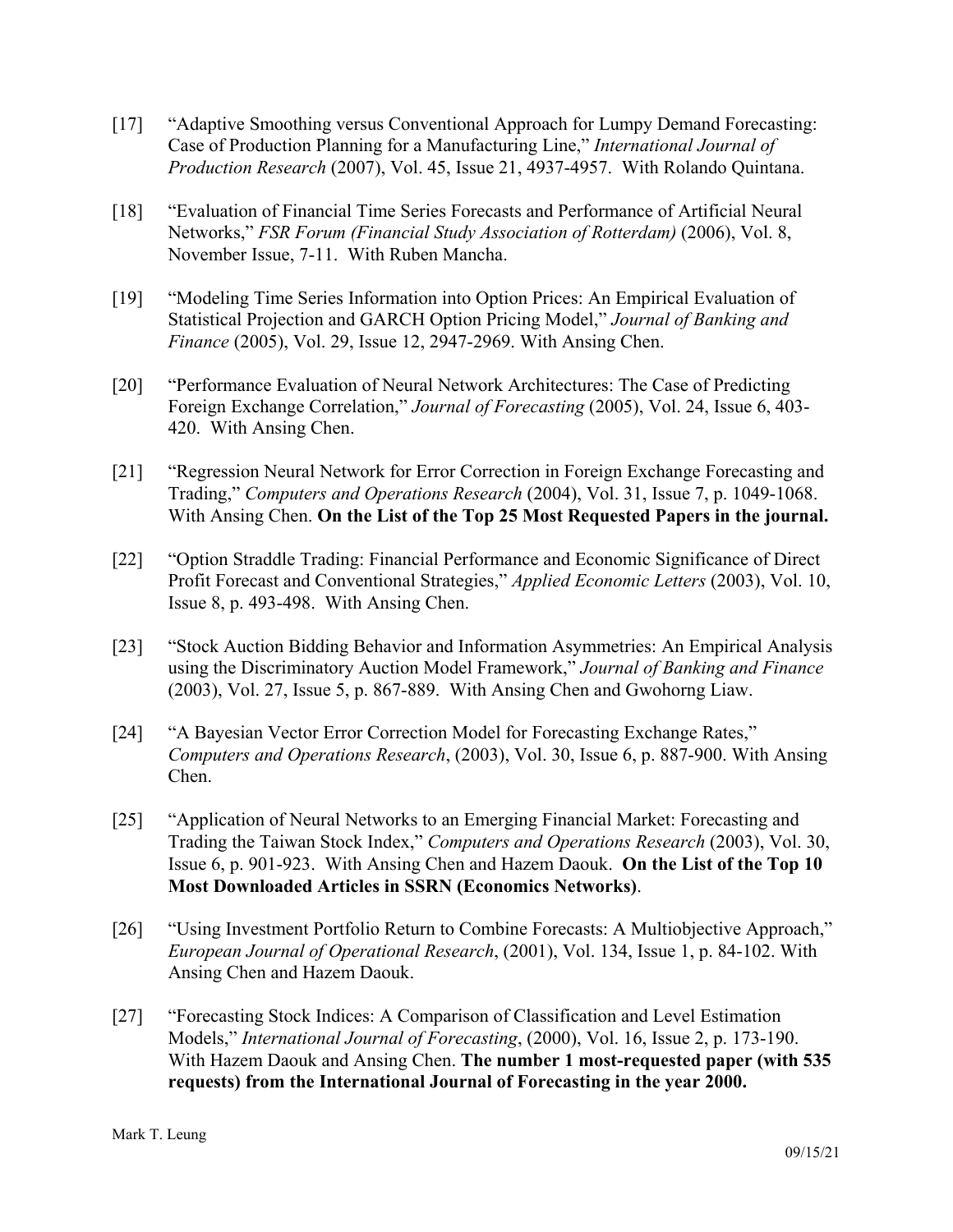- [28] "Forecasting Exchange Rates Using General Regression Neural Networks," *Computers and Operations Research*, (2000), Vol. 27, Issue 11-12, p. 1093-1110. With Ansing Chen and Hazem Daouk.
- [29] "Customer Order Scheduling in a General Job Shop Environment," *Decision Sciences*, (1998), Vol. 29, Issue 4, p. 951-981. With James D. Blocher and Dilip Chhajed.
- [30] "The Stochastic Properties and Predictability of Taiwan Exchange Rates," *International Review of Financial Analysis*, (1998), Vol. 7, Issue 3, p. 207-220. With Ansing Chen.
- [31] "Dynamic Foreign Currency Trading Guided by Adaptive Forecasting," *Review of Pacific Basin Financial Markets and Policies*, (1998), Vol. 1, Issue 3, p. 383-418. With Ansing Chen.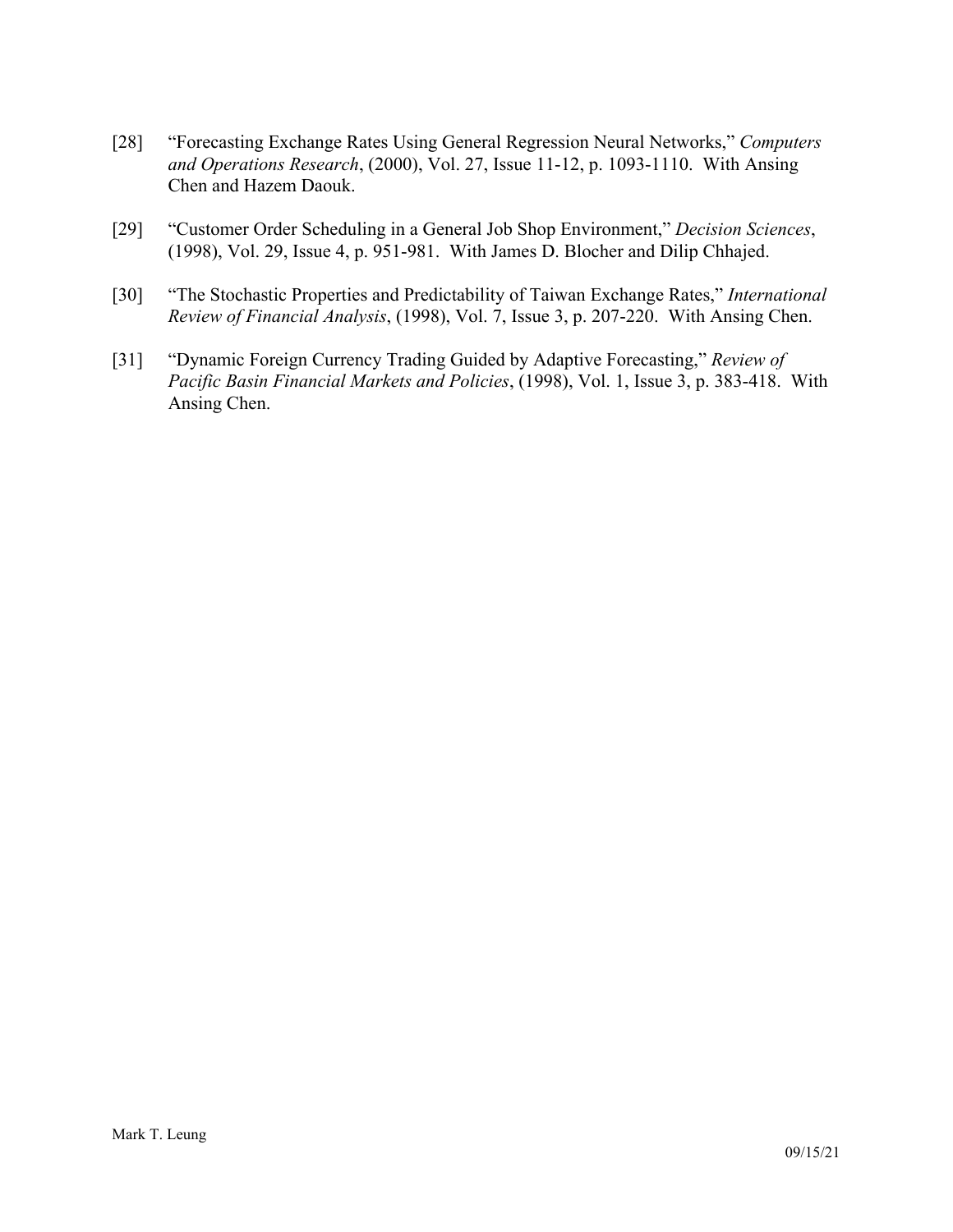## **BOOK CHAPTERS:**

- [1] "Structural Equation Modeling," in *SAGE Encyclopedia of Research Design*, 2nd Edition, Ed. B. B. Frey, (forthcoming 2021), Sage Publications: Thousand Oaks, California. With Ruben Mancha.
- [2] "Bayesian Deep Generative Machine Learning for Real Exchange Rate Forecasting," in *Contemporary Perspectives in Data Mining*, Vol. 4, Ed. K. Lawrence and R. Klimberg, (2020), Information Age Publishing: Scottsdale, Arizona, 11-23. With Shaotao Pan and Ansing Chen.
- [3] "A Review of Data Analytic Methods and Their Applications in E-Commerce Research," in *Electronic Commerce: Technologies, Challenges and Future Prospects*, Ed. K. Lawrence, (2017), Nova Science Publishers: Hauppauge, New York, 1-81. With Shaotao Pan and Minghe Sun.
- [4] "Bootstrap Aggregation for Neural Network Forecasting of Supply Chain Order" in *Contemporary Perspectives in Data Mining*, Vol. 3, Ed. K. Lawrence and R. Klimberg, (2017), Information Age Publishing: Scottsdale, Arizona. With Shaotao Pan.
- [5] "Methods for Customer Analytics of Heterogeneous E-Commerce Populations," in *Contemporary Perspective in Data Mining*, Vol. 2, Ed. K. Lawrence and R. Klimberg, (2015), Information Age Publishing: Scottsdale, Arizona, 55-75. With Ruben Mancha.
- [6] "Agency: A Historical Evaluation and Interdisciplinary Framework," in *Handbook on Psychology of Decision-Making: New Research*, Ed. Karen O. Moore and Nancy P. Gonzalez, (2012), Nova Science Publishers: Hauppauge, New York, 275-284. With Ruben Mancha and Jan Clark.
- [7] "Bartlett's Test," in *Encyclopedia of Research Design*, Vol. 2, Ed. L.J. Salkind, (2010), Sage Publications: Thousand Oaks, California. With Jerome Keating.
- [8] "Structural Equation Modeling," in *Encyclopedia of Research Design*, Vol. 3, Ed. L. J. Salkind, (2010), Sage Publications: Thousand Oaks, California. With Ruben Mancha.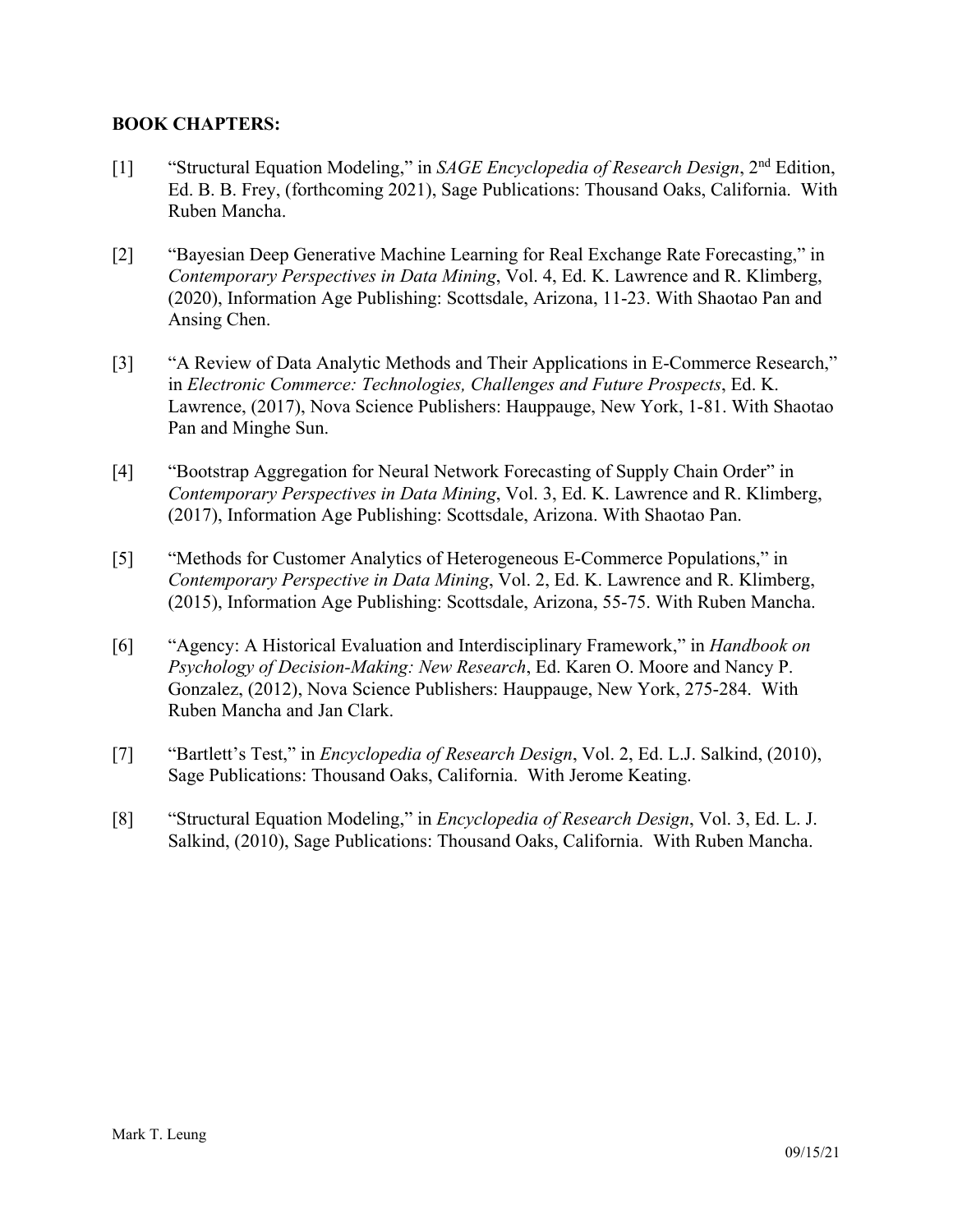## **WORK IN PROGRESS:**

"PUF-based Authentication and Key Agreement Protocols for IoT, WSNs and Smart Grids: A Comprehensive Survey." With Priyanka Mall, Ruhul Amin, Ashok Kumar Das, and Kim-Kwang Raymond Choo. Paper currently under final revision for *IEEE Internet of Things Journal*.

"Blockchain Based Vehicular Ad-Hoc Networks: A Comprehensive Survey." With Sanjeev Kumar Dwivedi, Ruhul Amin, Ashok Kumar Das, Kim-Kwang Raymond Choo, and Satyanarayana Vollala. Paper currently under review by *IEEE Communications Surveys and Tutorials.*

"How Helpful are Comparative Reviews for Predicting Product Demand?" With Naga Vemprala, Charles Liu, Raymond Choo, and Hongyi Zhu. Paper is in the final stage of preparation and to be submitted to *Decision Support System*.

"Effects of Covid Pandemic on Tesla Supply Chain Distribution Network and Remedial Strategies." With Thao Nguyen, Miguel Teran, and Matthew Silvas. (*Research collaboration with undergraduate students. Paper accepted for presentation at 2020 UTSA Undergraduate Research Showcase and submitted to Journal of Undergraduate Research and Scholarly Works for review*.**)**

"Co-influence Among Socioeconomic Factors and Internet Infrastructure Characteristics: A Taxonomical Review." With Maria Love. (*Research collaboration with undergraduate students. Paper accepted for presentation at 2020 UTSA Undergraduate Research Showcase and submitted to Journal of Undergraduate Research and Scholarly Works for review*.**)**

"Afterpay: what is this fintech and how does it compare with other payment methods?" With Elshaday Dandena, Victor Feagins, Valerie Valdez, Jesus Virlar. (*Research collaboration with undergraduate students. Paper accepted for presentation at 2020 UTSA Undergraduate Research Showcase and submitted to Journal of Undergraduate Research and Scholarly Works for review*.**)**

"Managing Financial Trading Risk with Self-Organizing Kernel Machines." With An-Sing Chen and Ching-Yun Chou.

"A Real Estate Asset Allocation Perspective of Enhancing Hedge Fund Performance by Mean-Variance Spanning." With An-Sing Chen and Chao-Hui Huang.

"Block-Bagging Resampling Approach to Improve Machine Accuracy of Production Forecasting." With Shaotao Pan.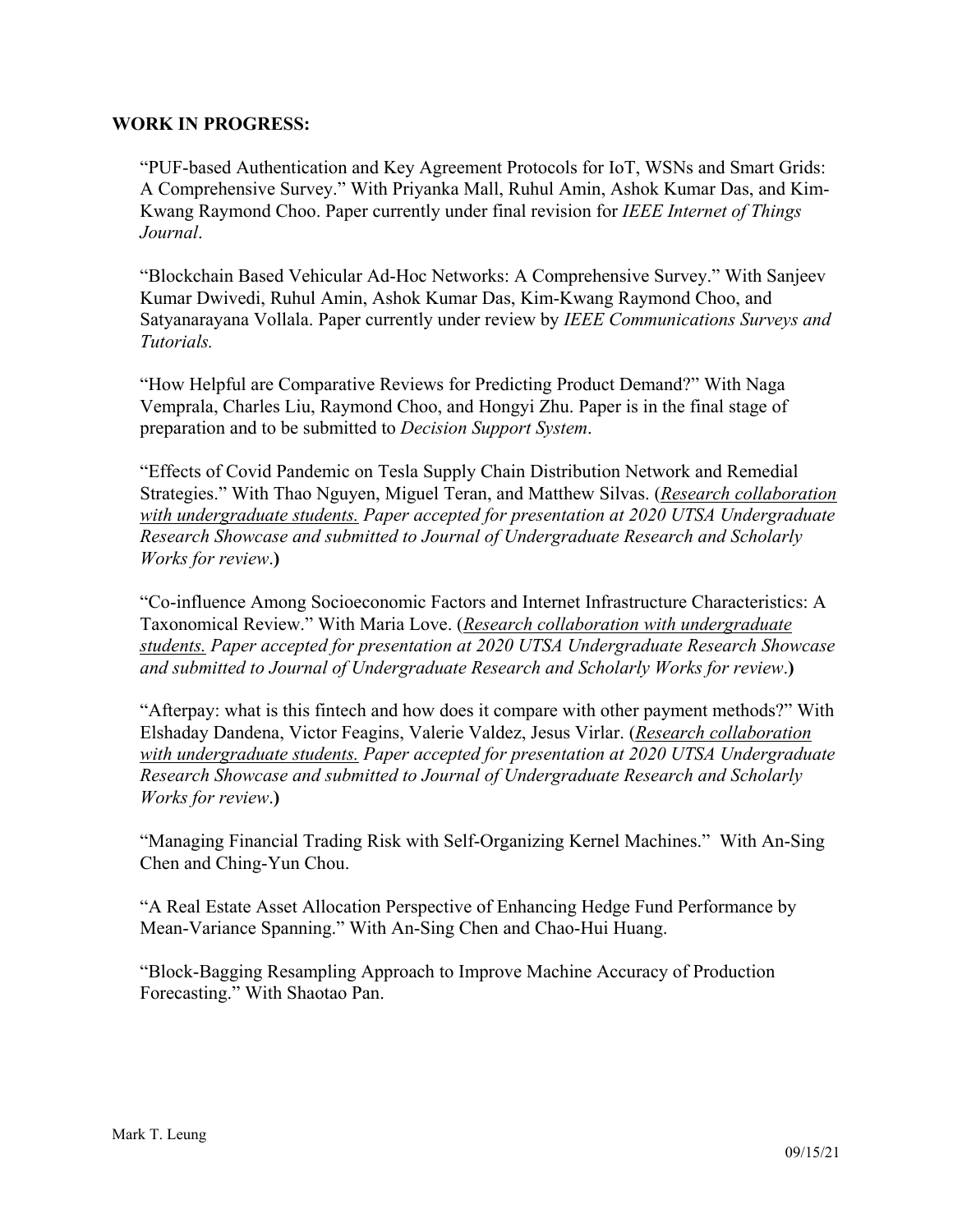"Effects of Supply Chain Order Lumpiness and Non-Stationarity on Predictive Analytic Performance of Machine Learning." With Shaotao Pan.

"Predicting Student Attrition Using Machine Learning Techniques." With Ricardo Rosales and Minghe Sun. (*This research project is collaborated with an undergraduate student and was featured in the 2014 UTSA Undergraduate Research Symposium and an invited paper to the 2015 Gulf Coast Research Symposium. It has received recognitions / grants from UTSA and Rice University*.)

"Price Promotion of a Technology Product and Distortion Effect on System Profitability: Supply Chain Analytics." With David Tschirtart. (*This research project is collaborated with an undergraduate student and was showcased in the 2019 UTSA Undergraduate Research Symposium.*)

"FIMIX-PLS versus REBUS for Predicting Online Customer Behavior and Pricing Scheme." With Ruben Mancha.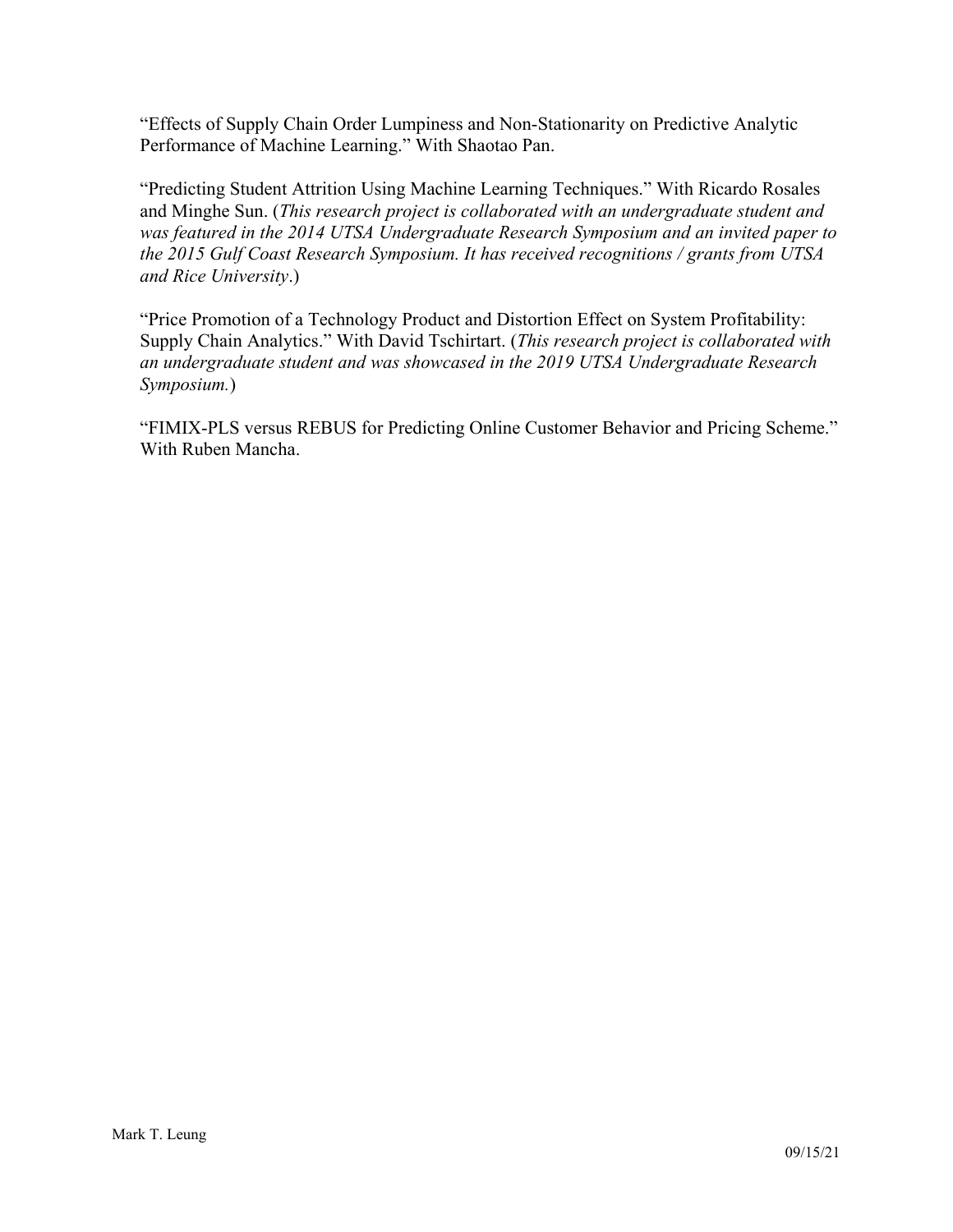#### **PROCEEDINGS:**

- [1] "Hedging in Energy Market by a Dynamic Statistical Learning Model," *Proceedings of the 2016 Conference on Applied Financial Modelling (CAFM)*, 2016.
- [2] "Nonparametric Kernel Approach to Hedging Commodity Futures Contracts," *Proceedings of the 2015 Annual Meeting of the Decision Sciences Institute*, 2015.
- [3] "An Intelligent Decision Support System for Adaptive Prediction of Student Attrition," *Proceedings of the 2015 Annual Meeting of the Decision Sciences Institute*, 2015.
- [4] "What Brings Customers Back to an Online Auction? The Effects of Uncertainty, Enjoyment, and Posted Bids," *Proceedings of the 2014 Americas Conference on Information Systems (AMCIS)*, 2014.
- [5] "An Efficient Algorithm for Layout Design of Flexible GT Cells by Intelligent Computer System," *Proceedings of the 2014 International Conference on Artificial Intelligence and Industrial Application (AIIA)*, 2014.
- [6] "Establishing Work Design Criteria through a Highest Expected Utility Neural Network Model: An Automotive Trim Case Study," *Proceedings of the 2008 IEEE International Conference on Industrial Engineering and Engineering Management*, 2008.
- [7] "A Paradigm for Group Technology Cellular Layout Planning in JIT Facility," *Proceedings of the 2008 IEEE International Conference on Industrial Engineering and Engineering Management*, 2008. **Selected as a finalist for the Best Paper Award.**
- [8] "Volatility Estimators and Multivariate Nonlinear Statistical Projection in the Pricing of Treasury Note Futures Options," *Proceedings of the 32nd Annual Meeting of Western Decision Sciences Institute*, 2003.
- [9] "Optimal Vendor-Managed Inventory Policy in Retail Supply Chains," *Proceedings of the 2002 Annual Meeting of the Decision Sciences Institute*, 2002.
- [10] "Stock Auction Bidding Behavior and Information Asymmetries: An Empirical Analysis using the Discriminatory Auction Model Framework," *Proceedings of the 12th International Conference on Comparative Management*, 2002.
- [11] "Performance Evaluation of Neural Network Architectures: The Case of Predicting Foreign Exchange Correlations," *Proceedings of the 2001 Annual Meeting of the Decision Sciences Institute*, 2001.
- [12] "Multiobjective Customer Order Scheduling for a Job Shop," *Proceedings of the 11th International Conference on Comparative Management*, 2000.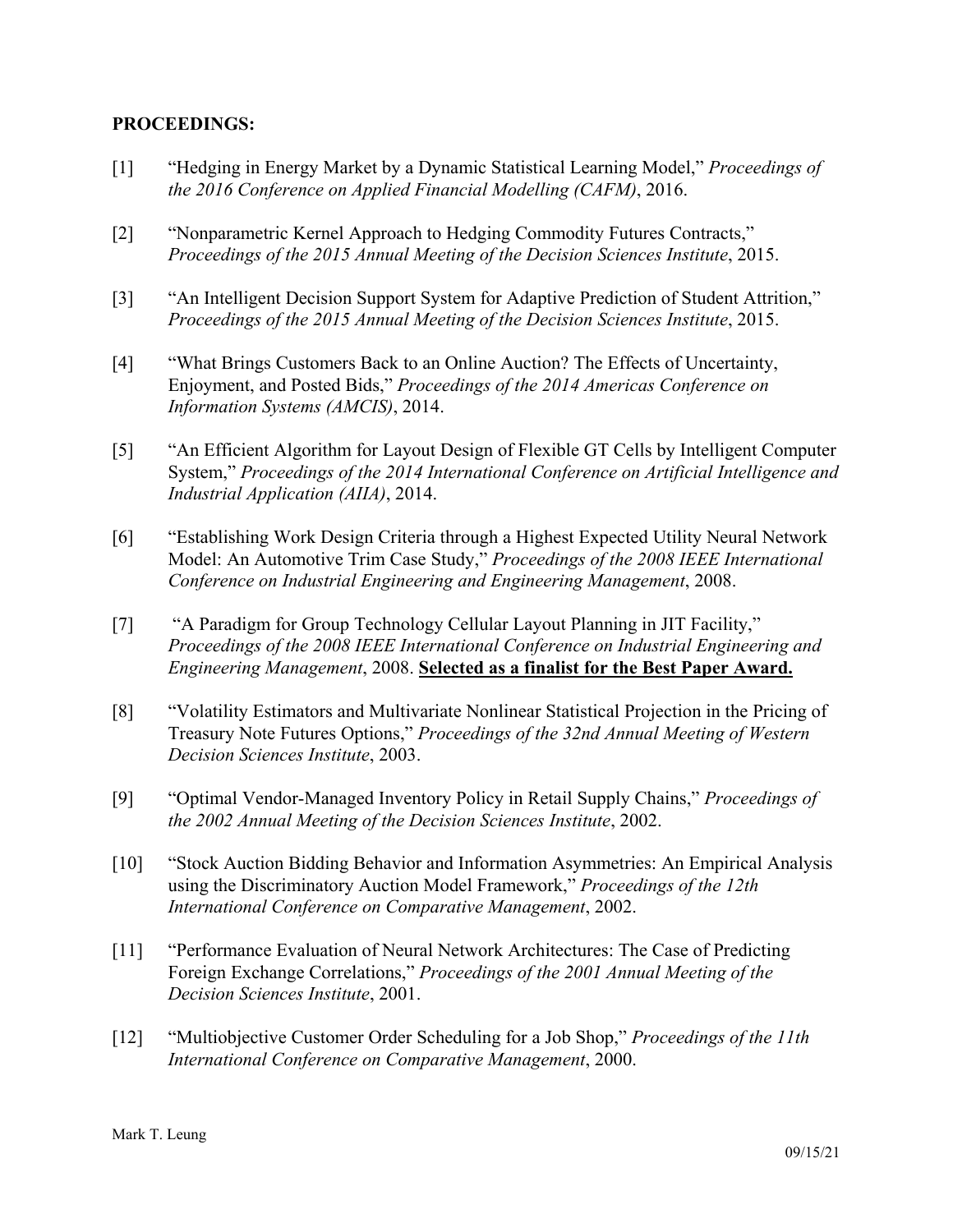- [13] "Using Investment Portfolio Return to Combine Forecasts: A Multiobjective Approach," *Proceedings of the 1999 Annual Meeting of the Asia Pacific Decision Sciences Institute*, 1999.
- [14] "Forecasting Stock Indices: A Comparative Evaluation of Multivariate Classification and Level Estimation Models," *Proceedings of the 1999 Annual Meeting of the Asia Pacific Decision Sciences Institute*, 1999.
- [15] "Forecasting U.S. Stock Market Volatility Index: A Global Volatility Spillover Approach," *Proceedings of the Sixth Annual Global Finance Conference*, 1999.
- [16] "The Stochastic Properties and Predictability of Taiwan Exchange Rates," *Proceedings of the Fifth International Meeting of Decision Sciences Institute*, 1998.
- [17] "Material Flow Oriented Layout Design for Cellular Manufacturing System," *Proceedings of the Ninth International Conference on Comparative Management*, 1998.
- [18] "Modeling and Predicting Monthly Currency Exchange Rates Using General Regression Neural Networks," *Proceedings of the Fourth International Meeting of Decision Sciences Institute*, 1997.
- [19] "Foreign Currency Investment Strategies Guided by Parametric and Nonparametric Forecasting Models," *Proceedings of the Eighth International Conference on Comparative Management*, 1997.
- [20] "Predicting the Direction of Broad Stock Index Returns: A Comparison of Nonparametric Probabilistic Neural Network with Parametric Econometric Models," *Proceedings of the First Asia Pacific Decision Sciences Institute Conference*, 1996.
- [21] "A Financial Strategy for Stock Index Trading Using Learning Networks," *Proceedings of the Seventh International Conference on Comparative Management*, 1996.

#### **PAPERS FOR PRESENTATIONS:**

- [1] "Heuristics for Scheduling Orders in Job Shop Environments," 1995 Annual Institute for Operations Research and Management Sciences (INFORMS) Meeting, October 1995, New Orleans.
- [2] "Heuristics for Scheduling Orders in Job Shop Environments," Sixth Annual Meeting of the Production and Operations Management Society, October 1995, Pittsburgh.
- [3] "A Financial Strategy for Stock Index Trading Using Learning Networks," Seventh International Conference on Comparative Management, May 1996, Taiwan.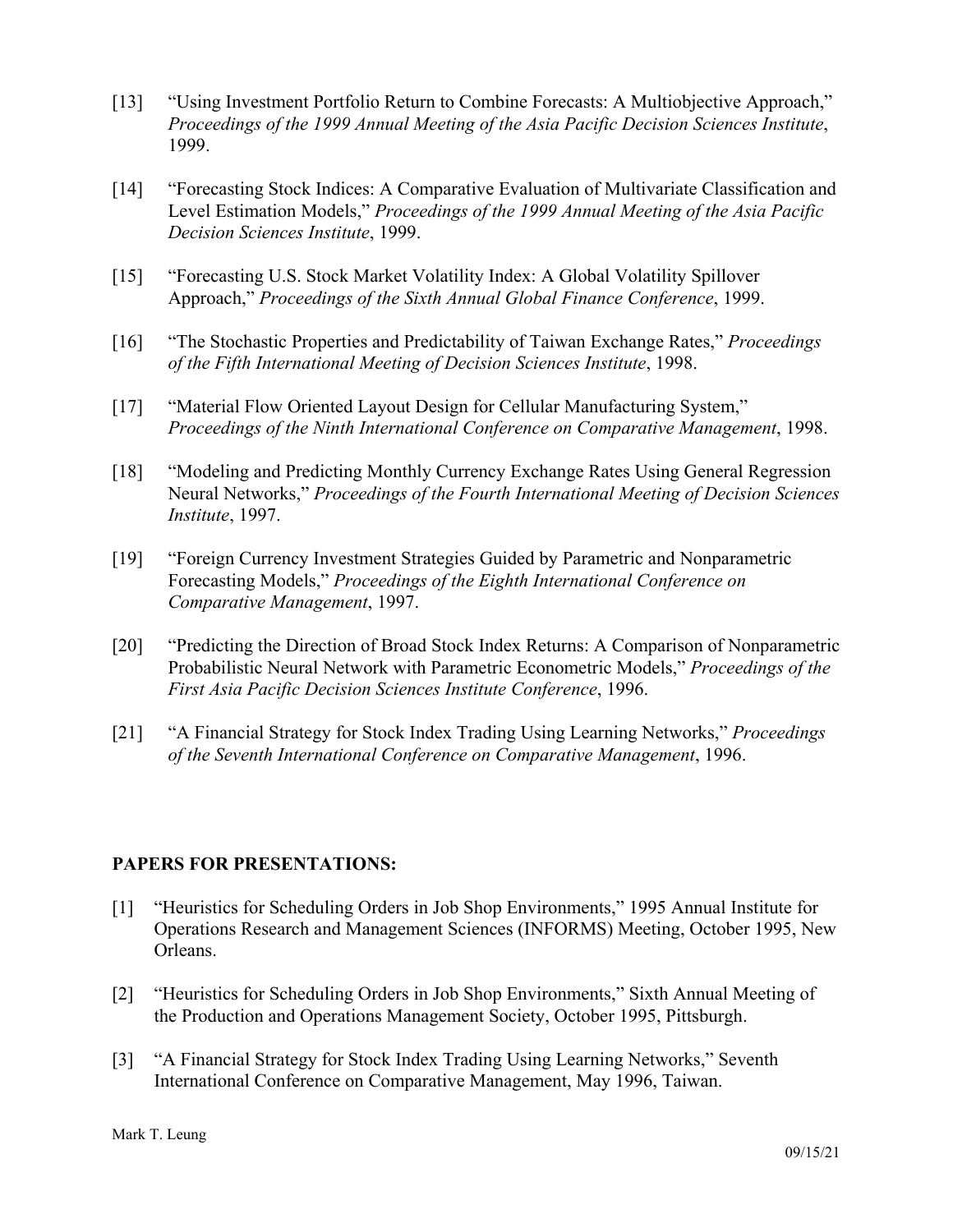- [4] "Predicting the Direction of Broad Stock Index Returns: A Comparison of Nonparametric Probabilistic Neural Network with Parametric Econometric Models," First Asia Pacific Decision Sciences Institute Conference, June 1996, Hong Kong.
- [5] "A Comparative Study on the Predictability of the U.S. Market Volatility Based on Informational Spillovers from International Markets," 16th International Symposium on Forecasting, June 1996, Istanbul, Turkey.
- [6] "Predictability of the U.S. Market Volatility Based on Informational Spillovers from International Markets," 1996 Annual Meeting of Financial Management Association, October 1996, New Orleans.
- [7] "Foreign Currency Investment Strategies Guided by Parametric and Nonparametric Forecasting Models," Eighth International Conference on Comparative Management, May 1997, Taiwan.
- [8] "Modeling and Predicting Monthly Currency Exchange Rates Using General Regression Neural Networks," Fourth International Meeting of Decision Sciences Institute, July 1997, Sydney, Australia.
- [9] "Dynamic Investment Decision Rules for Japanese Yen Trading," Fifth Conference on Pacific Basin Business, Finance, and Economics, July 1997, Singapore.
- [10] "A Non-Linear Model for Exchange Rate Forecasting Based on Adaptive Learning," Annual Meeting of Financial Management Association, October 1997, Honolulu, Hawaii.
- [11] "Material Flow Oriented Layout Design for Cellular Manufacturing System," Ninth International Conference on Comparative Management, May 1998, Taiwan.
- [12] "The Stochastic Properties and Predictability of Taiwan Exchange Rates," Fifth International Meeting of Decision Sciences Institute, July 1998, Taipei, Taiwan.
- [13] "On the Forecasting and Trading of Taiwan Stock Index," 1998 Annual Meeting of Financial Management Association, October 1998, Chicago.
- [14] "Forecasting U.S. Stock Market Volatility Index: A Global Volatility Spillover Approach," Sixth Annual Global Finance Conference, April 1999, Istanbul, Turkey.
- [15] "Multiobjective Customer Order Scheduling for a Job Shop," 1999 Annual INFORMS Meeting, May 1999, Cincinnati, Ohio.
- [16] "Using Investment Portfolio Return to Combine Forecasts: A Multiobjective Approach," 1999 Annual Meeting of the Asia Pacific Decision Sciences Institute, June 1999, Shanghai, China.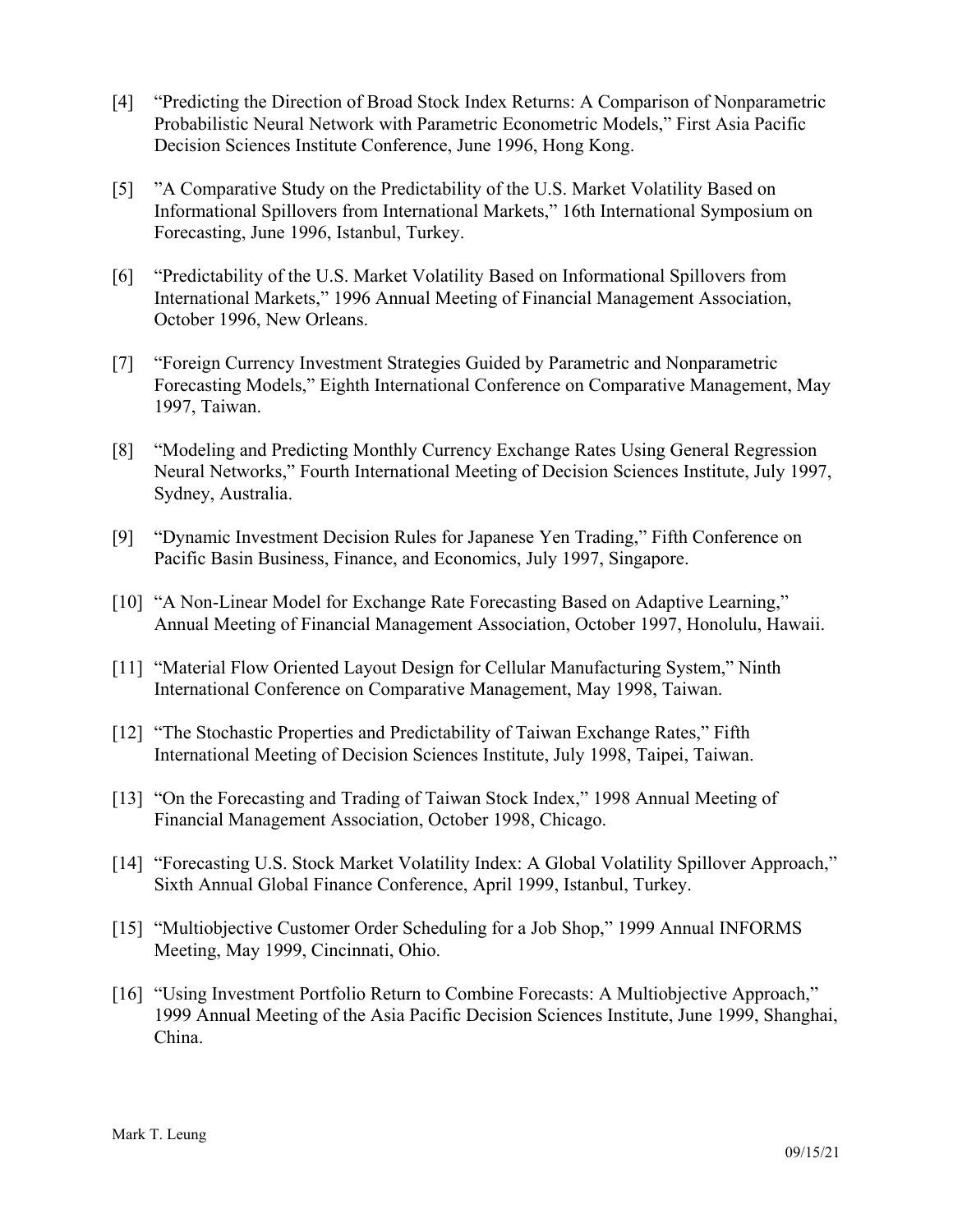- [17] "Forecasting Stock Indices: A Comparative Evaluation of Multivariate Classification and Level Estimation Models," 1999 Annual Meeting of the Asia Pacific Decision Sciences Institute, June 1999, Shanghai, China.
- [18] "Forecasting Currency Exchange Rates Using Learning Networks: The Case of British Pound," 1999 Annual Meeting of Financial Management Association, October 1999, Orlando, Florida.
- [19] "Using Investment Portfolio Return to Combine Forecasts: A Multiobjective Approach," 1999 Annual Meeting of Financial Management Association, October 1999, Orlando, Florida.
- [20] "Forecasting Stock Indices: A Comparative Evaluation of Multivariate Classification and Level Estimation Models," 1999 Annual Meeting of Financial Management Association, October 1999, Orlando, Florida.
- [21] "A Bayesian Vector Error Correction Model for Forecasting Exchange," 2000 Annual Meeting of Financial Management Association, October 2000, Seattle, Washington.
- [22] "Multiobjective Customer Order Scheduling for a Job Shop," 11th International Conference on Comparative Management, December 2000, Kaohsiung, Taiwan.
- [23] "Performance Evaluation of Neural Network Architectures: The Case of Predicting Foreign Exchange Correlations," 2001 Annual Meeting of Financial Management Association, October 2001, Toronto, Canada.
- [24] "Performance Evaluation of Neural Network Architectures: The Case of Predicting Foreign Exchange Correlations," 2001 Annual Meeting of Decision Sciences Institute, November 2001, San Francisco.
- [25] "Stock Auction Bidding Behavior and Information Asymmetries: An Empirical Analysis using the Discriminatory Auction Model Framework," 10th Conference on the Theories and Practices of Securities and Financial Markets, December 2001, Kaohsiung, Taiwan.
- [26] "Stock Auction Bidding Behavior and Information Asymmetries: An Empirical Analysis using the Discriminatory Auction Model Framework," 12th International Conference on Comparative Management, May 2002, Kaohsiung, Taiwan.
- [27] "Volatility Estimators and Multivariate Nonlinear Projection in the Pricing of Treasury Note Options," 14th Annual APFA/PACAP/FMA Finance Conference, July 2002, Tokyo, Japan.
- [28] "Volatility Estimators and Multivariate Nonlinear Statistical Projection in the Pricing of Treasury Note Options," 2002 Annual Meeting of Financial Management Association, October 2002, San Antonio, Texas.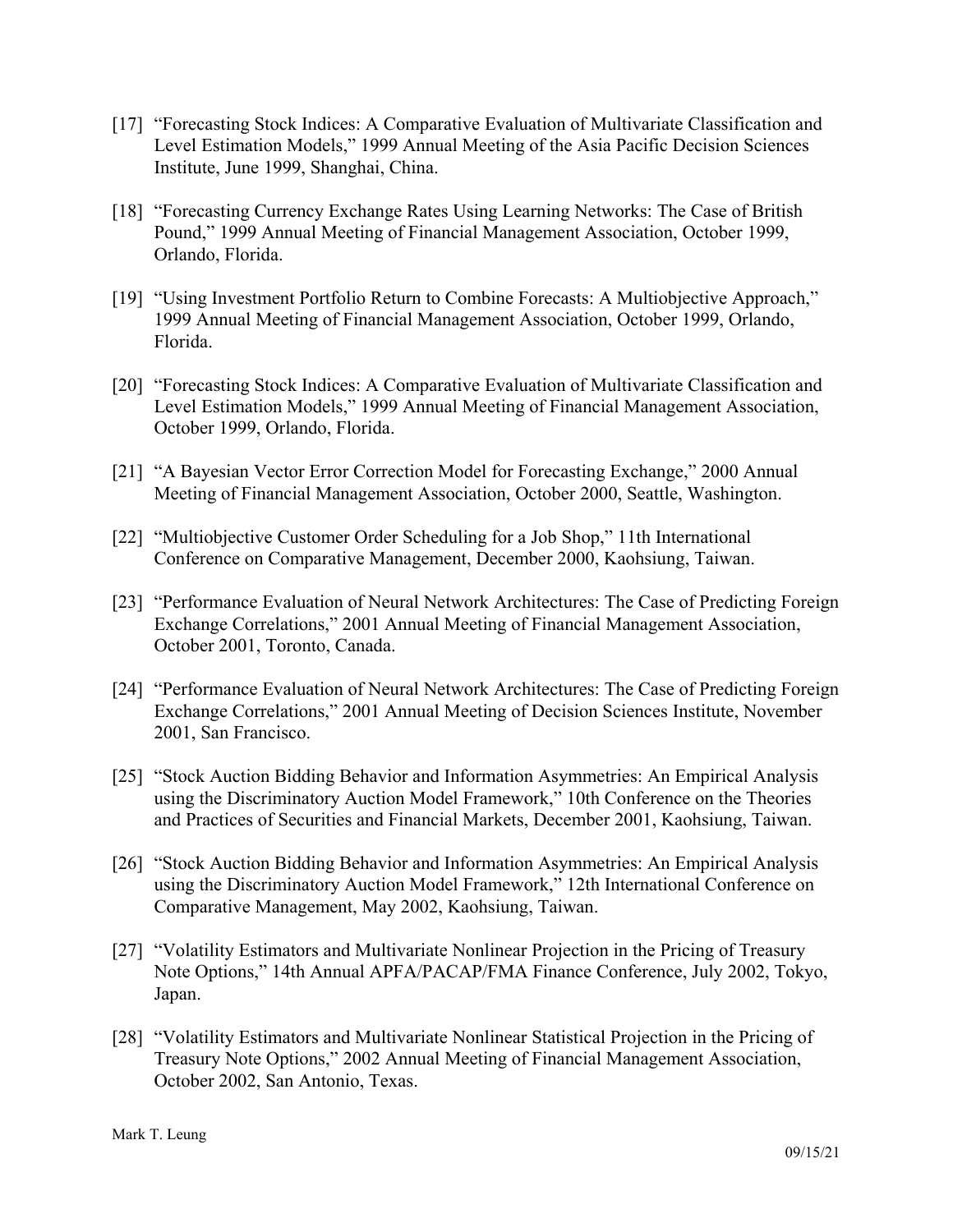- [29] "Optimal Vendor-Managed Inventory Policy in Retail Supply Chains," 2002 Annual Meeting of Decision Sciences Institute, November 2002, San Diego.
- [30] "Volatility Estimators and Multivariate Nonlinear Statistical Projection in the Pricing of Treasury Note Futures Options," 52nd Annual Meeting of Midwest Financial Management Association, March 2003, St. Louis, Missouri.
- [31] "Volatility Estimators and Multivariate Nonlinear Statistical Projection in the Pricing of Treasury Note Futures Options," 32nd Annual Meeting of Western Decision Sciences Institute, April 2003, Kauai, Hawaii.
- [32] "Price Support in Taiwan IPO Stock Auctions," 2005 Annual Meeting of Financial Management Association, October 2005, Chicago.
- [33] "Establishing Work Design Criteria through a Highest Expected Utility Neural Network Model: An Automotive Trim Case Study," 2008 IEEE International Conference on Industrial Engineering and Engineering Management, December 2008, Singapore.
- [34] "A Paradigm for Group Technology Cellular Layout Planning in JIT Facility," 2008 IEEE International Conference on Industrial Engineering and Engineering Management, December 2008, Singapore. **Selected as a finalist for the Best Paper Award.**
- [35] "Informational Content and Market Timing Value of Linear Versus Nonlinear Projections of Technical Indicators for Stock Index Forecasting," 2009 Annual Meeting of European Financial Management Association, June 2009, Milan, Italy.
- [36] "Do Enhanced-Return Index Funds Show Excellent Management Skills? New Evidence from a Bootstrap Analysis," 2009 Annual Meeting of Financial Management Association, October 2009, Reno, Nevada.
- [37] "Financing Constraints, Investment Opportunity, and the Association between Stock Returns and Accounting Earnings," 2010 Annual Meeting of Financial Management Association, October 2010, New York, New York. **Selected as a semi-finalist for the Best Paper Award.**
- [38] "Application of Polynomial Projection Ensembles to Hedging Crude Oil Commodity Risk," 2011 Annual Meeting of Financial Management Association, October 2011, Denver, Colorado.
- [39] "What Brings Customers Back to an Online Auction? The Effects of Uncertainty, Enjoyment, and Posted Bids," 2014 Americas Conference on Information Systems (AMCIS), August 2014, Savannah, Georgia.
- [40] "An Efficient Algorithm for Layout Design of Flexible GT Cells by Intelligent Computer System," 2014 International Conference on Artificial Intelligence and Industrial Application (AIIA 2014), September 2014, Hong Kong.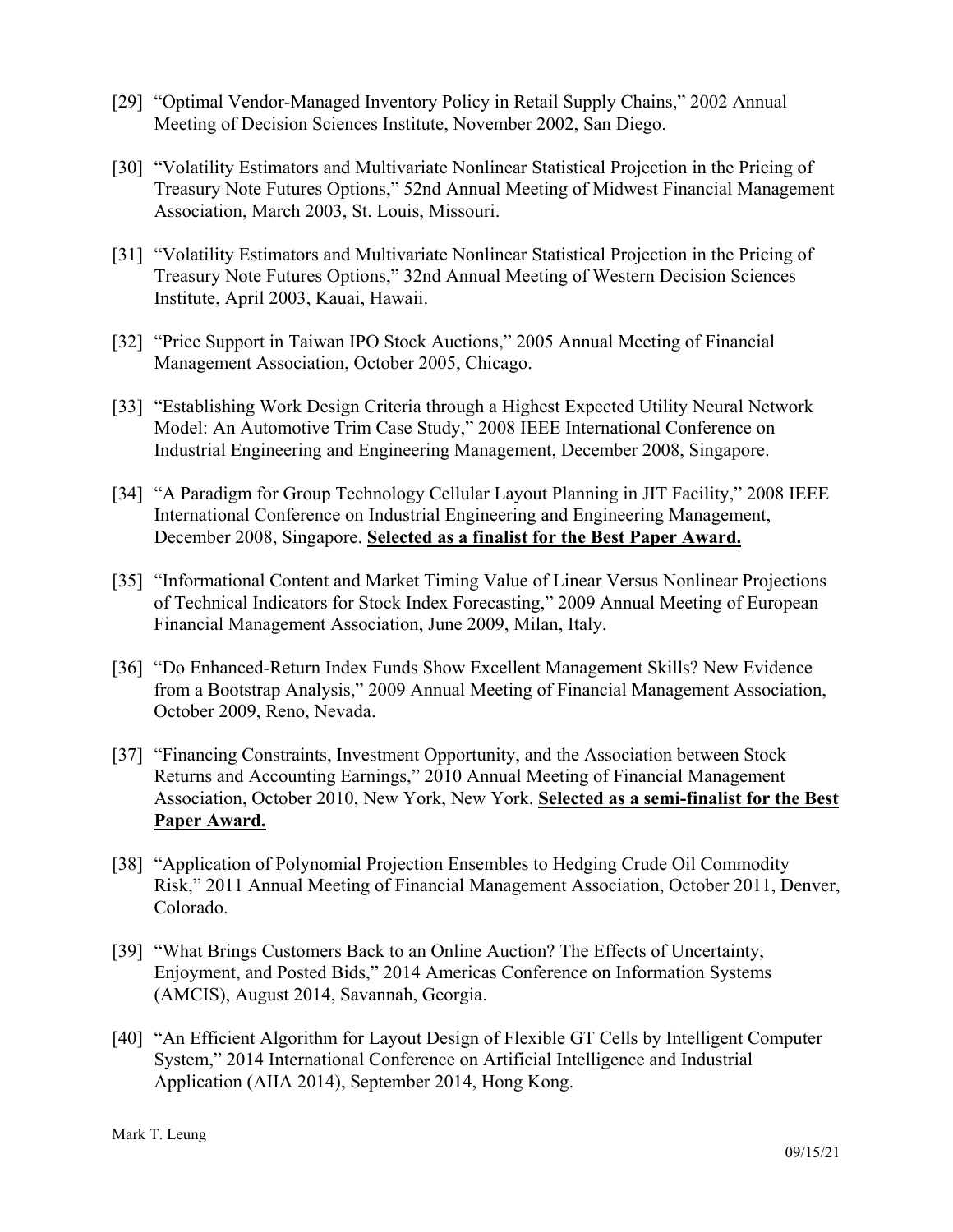- [41] "An Intelligent Decision Support System for Adaptive Prediction of Student Attrition," Invited Paper, 2015 Gulf Coast Research Symposium, October 2015, Rice University, Houston, Texas.
- [42] "Nonparametric Kernel Approach to Hedging Commodity Futures Contracts," 2015 Annual Meeting of Financial Management Association (FMA), October 2105, Seattle, Washington.
- [43] "Nonparametric Kernel Approach to Hedging Commodity Futures Contracts," 2015 Annual Meeting of Decision Science Institute (DSI), November 2015, Seattle, Washington.
- [44] "An Intelligent Decision Support System for Adaptive Prediction of Student Attrition," 2015 Annual Meeting of Decision Science Institute (DSI), November 2015, Seattle, Washington.
- [45] "Hedging in Energy Market by a Dynamic Statistical Learning Model," Conference on Applied Financial Modeling (CAFM), February 2016, Melbourne, Australia.
- [46] "Hedging in Energy Market by Cross-Learning Machines," submitted to 2018 Annual Meeting of Financial Management Association (FMA), October 2018, San Diego, California.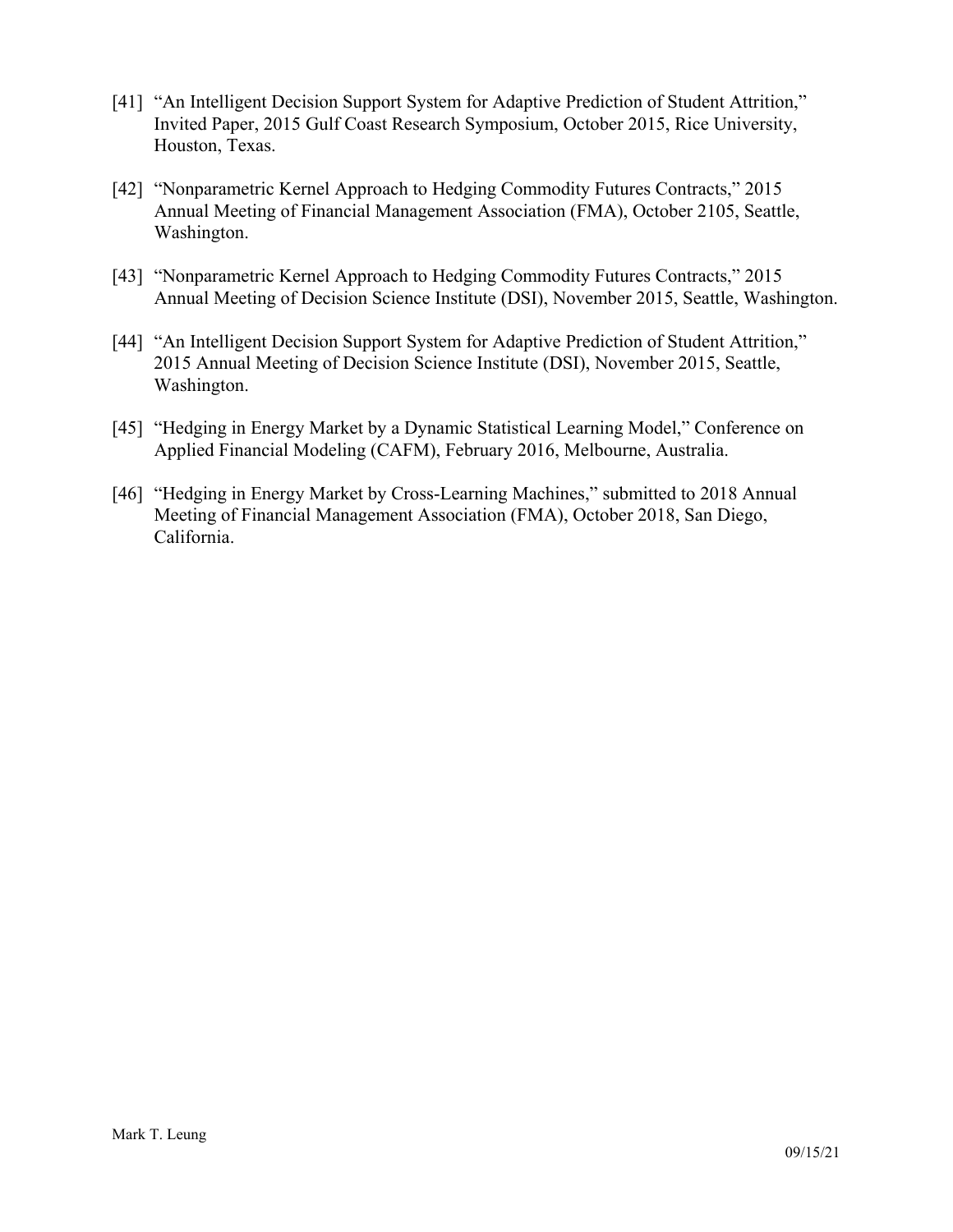## **UNPUBLISHED WORKING PAPERS:**

"Support Vector Machine for Classification and Profiling of Online Auction Bidders." With Ruben Mancha and Minghe Sun.

"Pipelined Recurrent Neural Network and Nonlinear ARIMA in Production Forecasting." With Ansing Chen.

"Simulation Analysis of Macroeconomic Impact on a Food Supply Chain." With Ricardo Rosales and Ruben Mancha.

"Evaluation of Front Desk Operations at a University Library." With David Tueme.

"Data Analysis of Medical Service Provider," currently in the process of data collection and analysis. With Russell Fair and Kefeng Xu.

"Service Structure of Operations at a Military Call Center," currently in the process of data collection and analysis. With Kefeng Xu and Jeremy Cernik.

"Valuation of Contracts in a Strategic Vendor-Managed Inventory Partnership." With Kefeng Xu. (Work in progress)

"Setting Due Dates in Customer Order Scheduling Environment: A Comparison of Neural Networks and Empirical Approaches." With James D. Blocher.

"Comparison and Analysis of Production Control Mechanisms for A Multi-Product Linked-Cell Manufacturing System." Single authorship.

"Flexible Horizon Framework in Cyclical and Non-Cyclical Scheduling with Dynamic Demands." Single authorship.

"Cellular Manufacturing Systems: A Taxonomic Review." Single authorship.

"Cell Pacing System -- An Analysis and Case Study." With Kaushik Sengupta and F. Robert Jacobs.

"Comparative Evaluation of A Neural Network Algorithm for GT Cell Formation." With F. Robert Jacobs.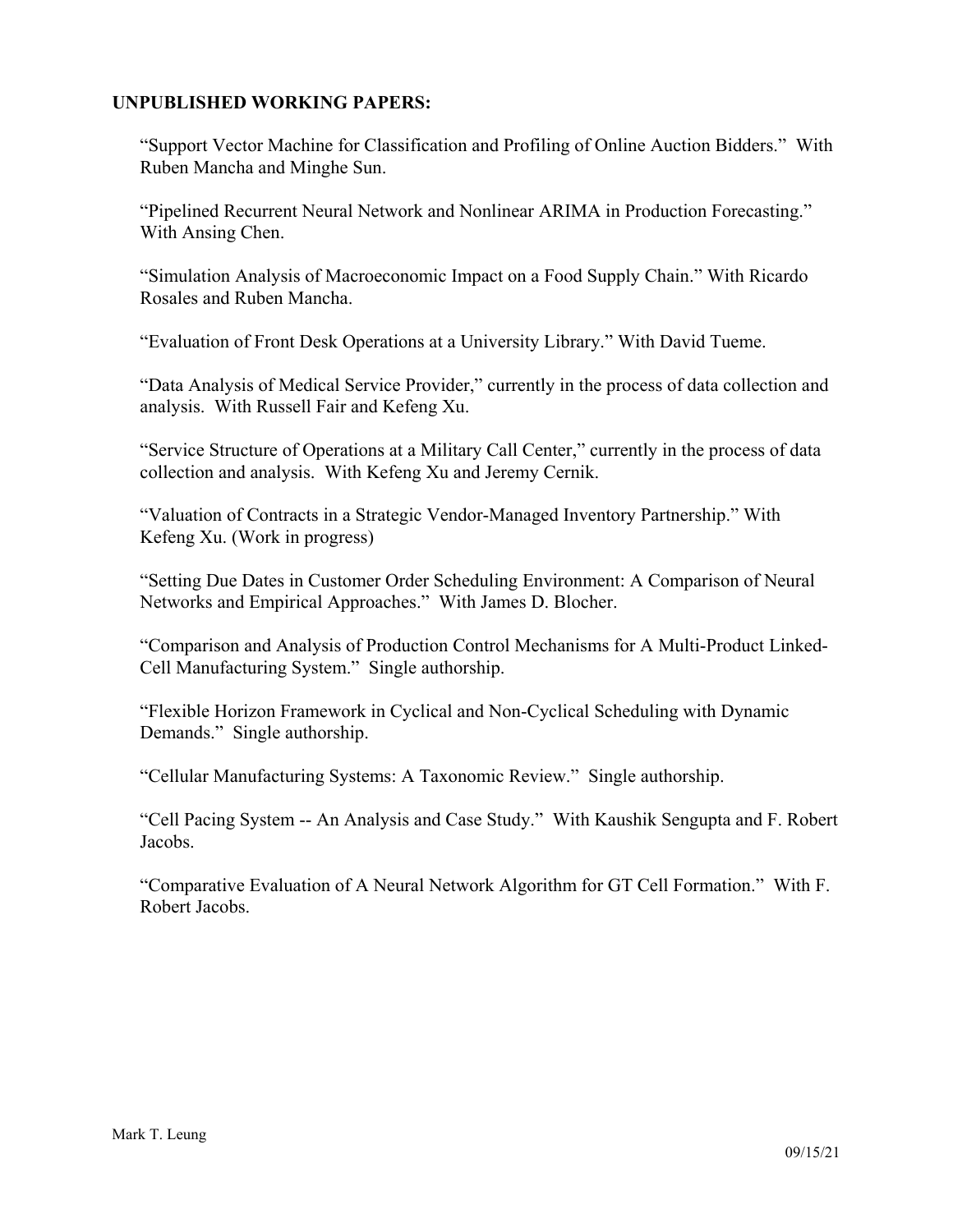# **OTHER PUBLICATIONS / MEDIA APPEARANCES & INTERVIEWS:**

- Interviewed by KSAT12 (San Antonio TV station) for "Global Shortage in Semiconductor Supply Chain (2-part series)," April 2021; Aired on May 23/24, 2021.
- Interviewed by and appeared on KENS5 (San Antonio TV station) for "Second wave of supply chain retail shortage?" November 2020.
- Interviewed by and appeared on WOAI Radio Station (national radio syndication) for "Shortage of Toilet Paper Again? Panic Buying Will Come and Go," November 2020.
- Interviewed by Rivard Report and appeared in streaming for "Tech of Tomorrow: How coronavirus accelerated artificial intelligence" in *Rivard Report: A Conversation with Lindsey Carnett and Mark Leung*, June 18, 2020.
- Interviewed by Rivard Report for "Will coronavirus outbreak affect companies adopt robotics and AI?" May 2020; appeared in "The Nonhuman Touch Pandemic Hastens Push for AI, Robotics" in *Rivard Report*, May 20, 2020.
- Interviewed and appeared on Cheddar News on Pluto TV (national internet streaming TV station) for "Pricing, Revenue Management, and Economics of Waiting at Disney World," February 2020.
- "Nobody likes to wait: Researchers using science to improve queues," with Wenbo Wu, published in *Park World* September 2019.
- "Researcher study theme park wait times," with Wenbo Wu, published in *The Paisano* (UTSA Newspaper) Vol. 60, Issue 8, October 15-22, 2019.
- Interviewed and appeared in *San Antonio Express* (newspaper) for "Impact of artificial intelligence and agile machines on supply chain and economy," 2019.
- Interviewed by and appeared on KSAT Evening News (San Antonio TV station) for "Impact of artificial intelligence and agile machines on supply chain and economy," 2019.
- Interviewed by and appeared on KSAT Evening News (San Antonio TV station) for "Analysis and improving theme park waiting and operational efficiency," 2019.
- Interviewed by and appeared on Spectrum TV News (national internet streaming TV station) for "Analysis and improving theme park waiting and operational efficiency," 2019.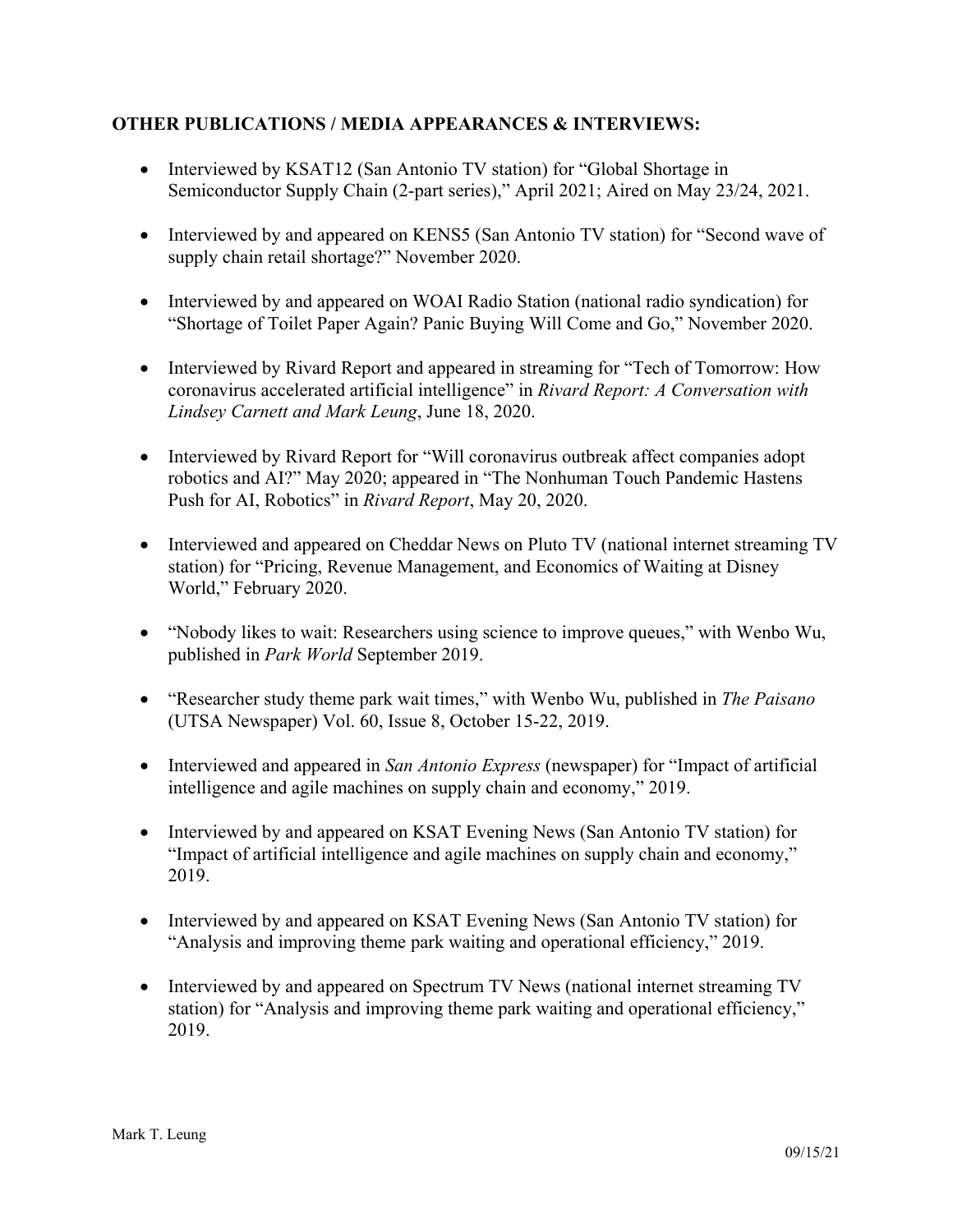- Interviewed by and appeared on WOAI Radio Station (national radio syndication) for "Using data analytics to increase profitability of Disney World and other theme parks," 2019.
- Published a column in *San Antonio Business Journal* in a section called "Looking Back & Ahead," 2014.
- Prepared an article of personal achievement and financial / economic outlook of 2014 for the University Office of Communications and Marketing, 2013.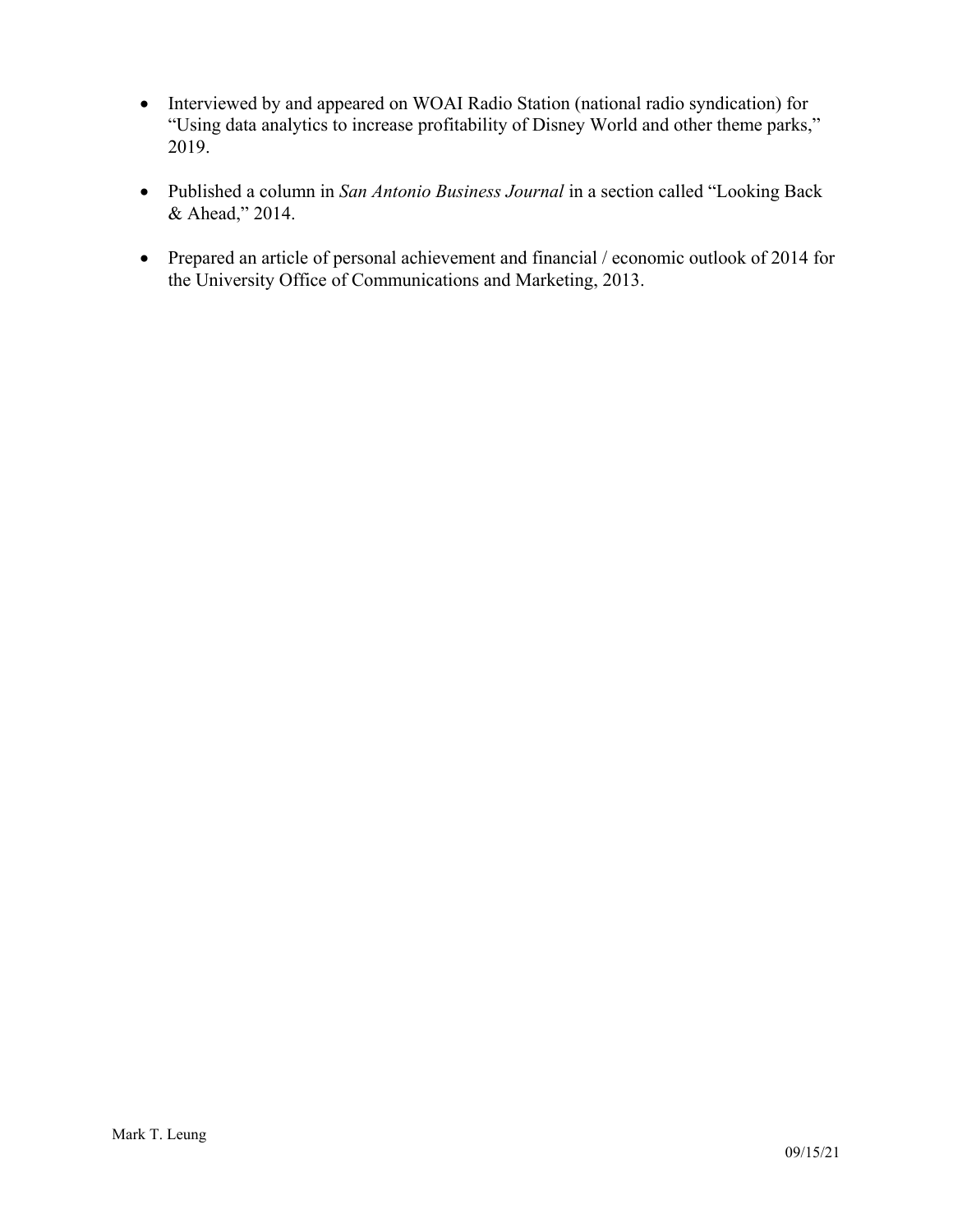## **PROPOSALS FOR GRANTS:**

- "Promoting and Retaining Academic Inclusiveness in STEM Education (PRAISE)" for NSF Scholarships in Science, Technology, Engineering, and Mathematics (S-STEM), NSF 21-550; funding agency: National Science Foundation; role: Principal Investigator (PI); requested amount: \$1.5 million; status: selected for limited submission and final proposal submitted in April 2021.
- UTSA Libraries Adopt-A-Free-Textbook Grant; funding agency: UTSA Libraries; role: Principal Investigator (PI); requested amount: \$1000; status: submitted in March 2021, selected and funded in April 2021.
- Texas Higher Education Coordinating Board (THECB) Open Educational Resources Grant Program (OERGP), Implementation of OER to Core Curriculum; funding agency: Texas Higher Education Coordinating Board; role: Principal Investigator (PI); requested amount: \$5000; status: submitted in January 2021, selected and funded in July 2021.
- Fund for the Improvement of Postsecondary Education Open Textbook Pilot Program; funding agency: Department of Education; role: Principal Investigator (PI); requested amount: \$500k; status: in preparation and development.
- Texas Higher Education Coordinating Board (THECB) Open Educational Resources Grant Program (OERGP), RFA # 22545; funding agency: Texas Higher Education Coordinating Board; role: Principal Investigator (PI); requested amount: \$25000; status: selected for limited submission and final proposal submitted in June 2020, not funded.
- "Strengthening the COB STEM Research Infrastructure" for FOA W911NF-20-S-0010; funding agency: Department of Defense (DoD); role: Co-Principal Investigator (co-PI); requested amount: \$600k; status: proposal submitted for limited submission in June 2020, not funded.
- NSF Scholarships in Science, Technology, Engineering, and Mathematics (S-STEM), NSF 20-526; funding agency: National Science Foundation; role: Principal Investigator (PI); requested amount: \$1 million; status: selected for limited submission and final proposal submitted in April 2020, not funded.
- "Bridging Gaps for Graduate Education and Research (BiGGER) in Business;" funding agency: U.S. Department of Education; role: Co-Principal Investigator (co-PI), requested amount: \$500k; status: selected for limited submission and final proposal submitted in 2019, not funded.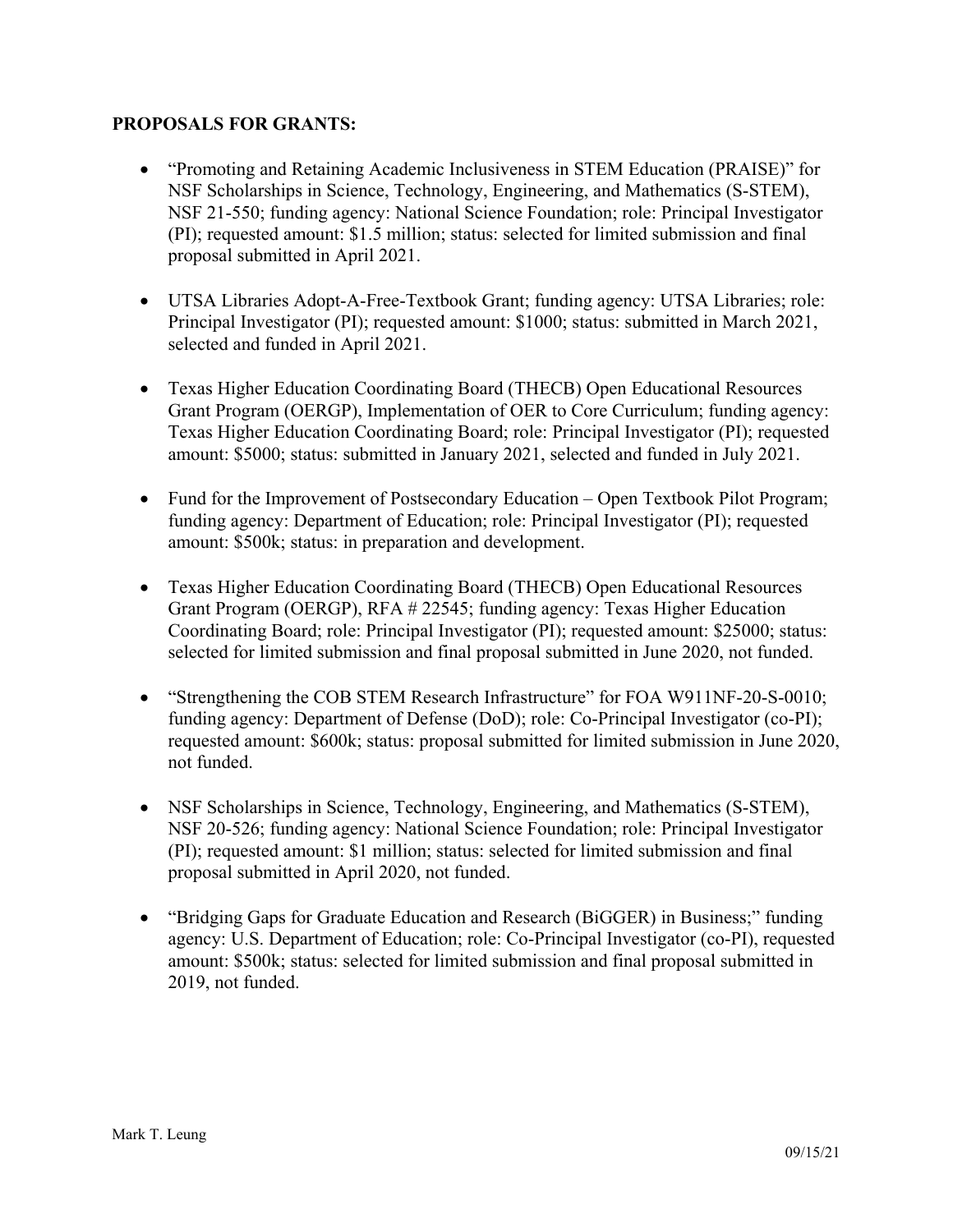# **PROFESSIONAL CONSULTING PROJECTS**

- Develop an autonomous fixed income trading platform using artificial intelligence. External partner / client is SWBC.
- Examine and evaluate the economic impact of a proposed logistical distribution network utilizing the new border crossing at Eagle Pass, Texas. Also expect to provide feedback and recommendation regarding transportation, facilities, supporting infrastructure, and supply chain inventory.

# **CURRENT RESEARCH INTERESTS:**

- Machine Learning and Artificial Intelligence (AI)
- Design of AI Logic Algorithm
- Business (Financial and Manufacturing) Forecasting and Data/Predictive Analytics
- Modeling of Financial Markets and Trading

# **TEACHING INTERESTS (Both Graduate and Undergraduate levels):**

- Production and Service Operations Management
- Supply Chain and Logistics Management
- Business Forecasting and Analytics
- Applied Business Statistics and Quantitative Methods

# **PROFESSIONAL AFFILIATIONS:**

- The Institute of Operations Research and Management Sciences (INFORMS)
- The Decision Sciences Institute (DSI)
- Financial Management Association (FMA)
- The Honor Society of Phi Kappa Phi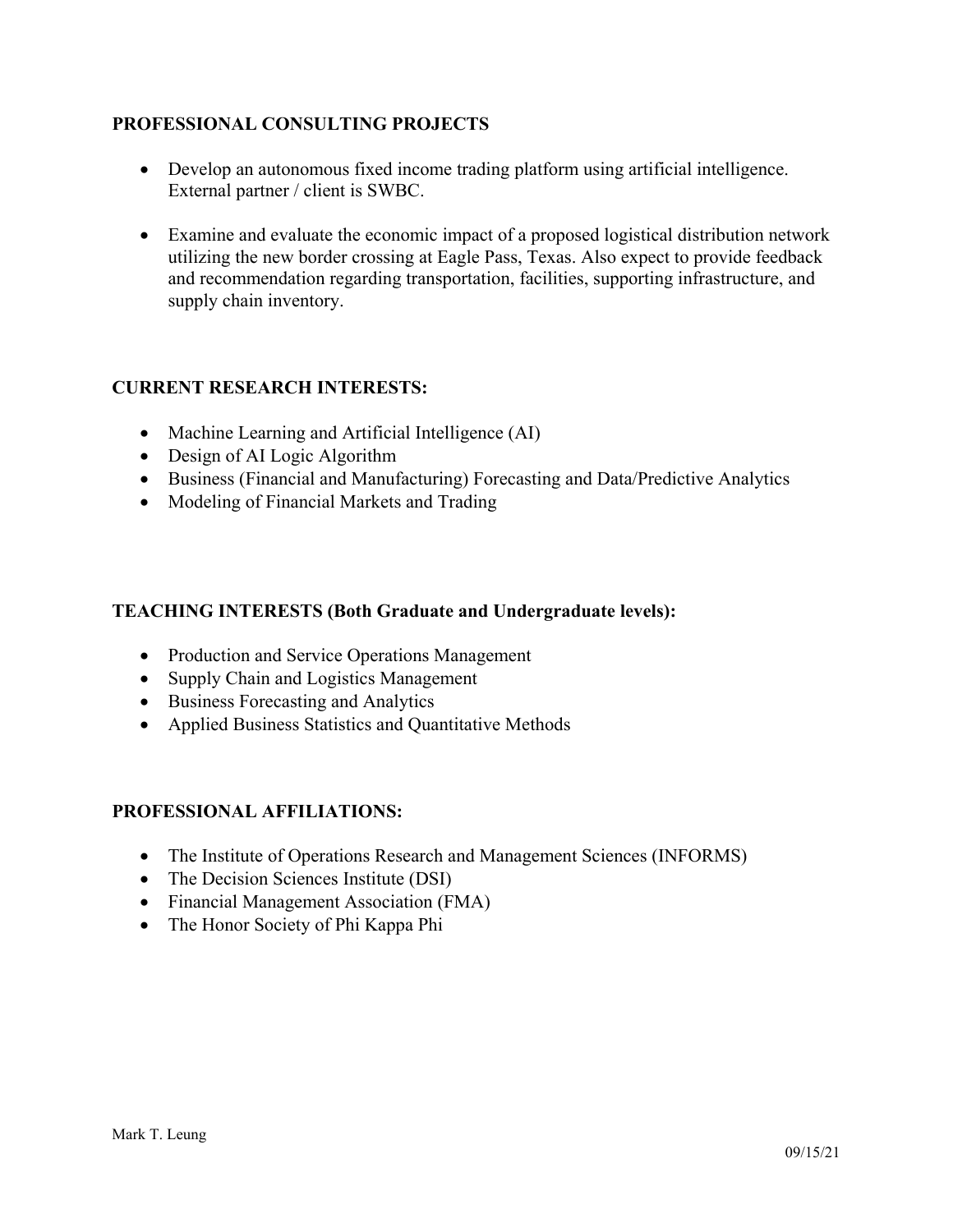# **ACADEMIC COMMUNITY SERVICES/ACTIVITIES:**

## **Reviewer for Books and Non-Periodic Publications**

- Book reviewer, *Service Management: Operations, Strategy, Information Technology, 8th Edition*, written by James A. Fitzsimmons, Mona J. Fitzsimmons, and Sanjeev Bordoloi, published by McGraw Hill in 2013. Reviews conducted in 2011 and 2012.
- Book reviewer, *Business Statistics, 1st Edition*, written by Robert Donnelly, published by Pearson in 2012. Separate reviews conducted in early and late 2011.
- Book reviewer, *Decision and Information Analysis, 1st Edition*, written by Patrick Noonan, published by McGraw-Hill/Irwin. Review conducted in 2008.
- Book reviewer, *Basic Business Statistics, 1st Edition*, written by Stine and Foster, published by Addison-Wesley in 2008. Separate reviews conducted in 2007 and 2008.
- Book reviewer, *Elementary Statistics, 2nd Edition*, written by Marilyn Pelosi and Theresa Sandifer, published by John Wiley and Sons in 2004. Review conducted in 2003.
- Book reviewer, *Neural/Genetic Forecasting for Financial Decision-Making*, written by Paul McNelis (Georgetown University), published by Academic Press in 2005. Review conducted in 2002.
- Editorial journal prospectus reviewer, *Quantitative Marketing and Economics*, Review conducted in 2001.

# **Ad Hoc Reviewer for Peer-Refereed Journals**

• Year 2021

*European Journal of Operational Research, Intelligent Systems in Accounting, Finance and Management, Neural Computing and Applications.*

• Year 2020

*Applied Sciences (2 times), European Journal of Operational Research, Intelligent Systems in Accounting, Finance and Management, International Journal of Finance and Economics, International Journal of Production Research, Neural Computing and Applications (2 times).*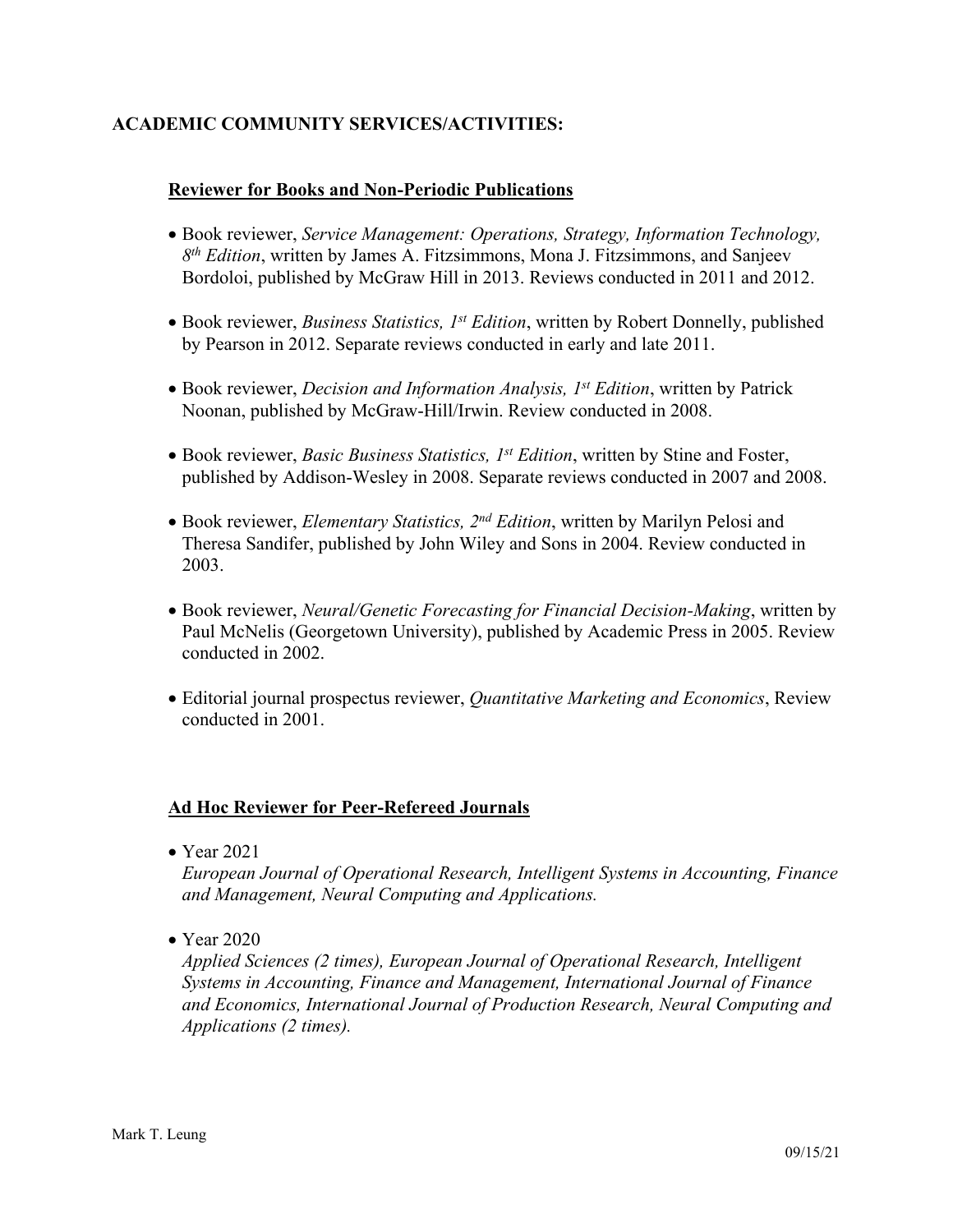• Year 2019

*International Journal of Information Technology & Decision Making, International Journal of Production Research (2 times), Journal of Organizational Computing and Electronic Commerce, Neural Computing and Applications (2 times).*

• Year 2018

*Applied Economics, Computers and Operations Research, Intelligent Systems in Accounting, Finance and Management, International Journal of Finance and Economics, International Journal of Production Research (2 times), North American Journal of Economics and Finance, Open Petroleum Engineering Journal, Theoretical Economics Letters.*

• Year 2017

*Cluster Computing (2times), Computer and Operations Research, International Journal of Production Research (3 times), Internet Research, Journal of Retailing and Consumer Services, Neural Computing and Applications, PLOS One.*

• Year 2016

*Advances in Fuzzy Systems, Computational Intelligence and Neuroscience, International Journal of Computers and Applications, International Journal of Productivity and Performance Management (4 times), International Journal of Production Research (4 times), Journal of Economics and Business.*

• Year 2015

*Advances in Fuzzy Systems, Applied Mathematics-A Journal of Chinese Universities, Cluster Computing, Decision Support System, European Journal of Operational Research, Industrial & Engineering Chemistry Research, International Journal of Financial Studies, International Journal of Operations and Production Management, International Journal of Productivity and Performance Management, PLOS One.*

• Year 2014

*Decision Support Systems, European Journal of Operational Research (2 times), International Journal of Productivity and Performance Management (3 times), International Journal of Production Research, ISRN Economics, Omega, Mathematical Problems in Engineering, Sun-Yat-Sen Management Review.*

• Year 2013

*African Journal of Business Management, Decision Sciences (2 times), Decision Support Systems, European Journal of Operational Research, Intelligent Systems in Accounting, Finance and Management (2 times), International Journal of Forecasting, International Journal of Production Economics (2 times), International Journal of Production Research, ISRN Economics (5 times).*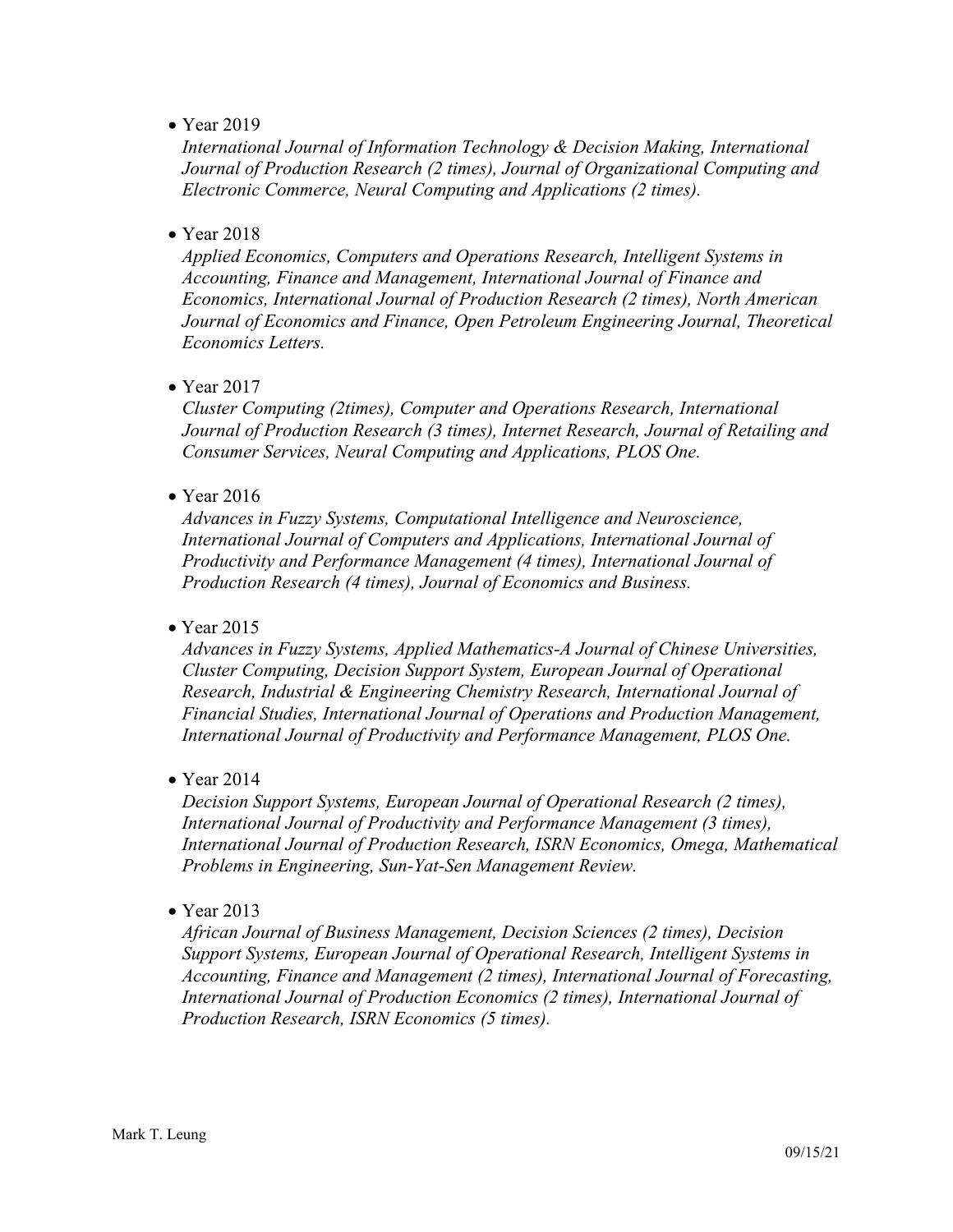• Year 2012

*European Journal of Operational Research (3 times), Intelligent Systems in Accounting, Finance and Management (2 times), International Journal of Production Economics, ISRN Economics (4 times), Linear Algebra and its Applications.*

• Year 2011

*African Journal of Business Management, Intelligent Systems in Accounting, Finance and Management (2 times), International Journal of Production Economics (2 times), International Journal of Productivity and Performance Management, International Journal of Production Research (2 times), Mathematical and Computer Modeling, Transportation Research Part E.*

• Year 2010

*Applied Mathematics and Computation, European Journal of Operational Research, International Journal of Production Economics (2 times), International Journal of Production Research, International Journal of Operations and Quantitative Management, IMA Journal of Management Mathematics, Transportation Journal.*

• Year 2009

*European Journal of Operational Research (2 times), IMA Journal of Management Mathematics, International Review of Economics and Finance, Quantitative Finance, Research in International Business and Finance.*

• Year 2008

*European Journal of Operational Research (2 times), International Journal of Production Economics, International Journal of Production Research, Studies in Nonlinear Dynamics & Econometrics.*

• Year 2007

*Asia Pacific Management Review (2 times), Computational Statistics and Data Analysis, European Journal of Operational Research, Latin American Business Review (2 times), Quantitative Finance (2 times), Studies in Nonlinear Dynamics & Econometrics.*

• Year 2006

*IEEE Transactions on Neural Networks (2 times), International Journal of Uncertainty, Fuzziness and Knowledge-Based Systems, Journal of Money, Credit, and Banking, Neurocomputing, Omega, Quantitative Finance.*

• Year 2005

*International Journal of Uncertainty, Fuzziness and Knowledge-Based Systems, Neurocomputing, Pattern Recognition Letters*.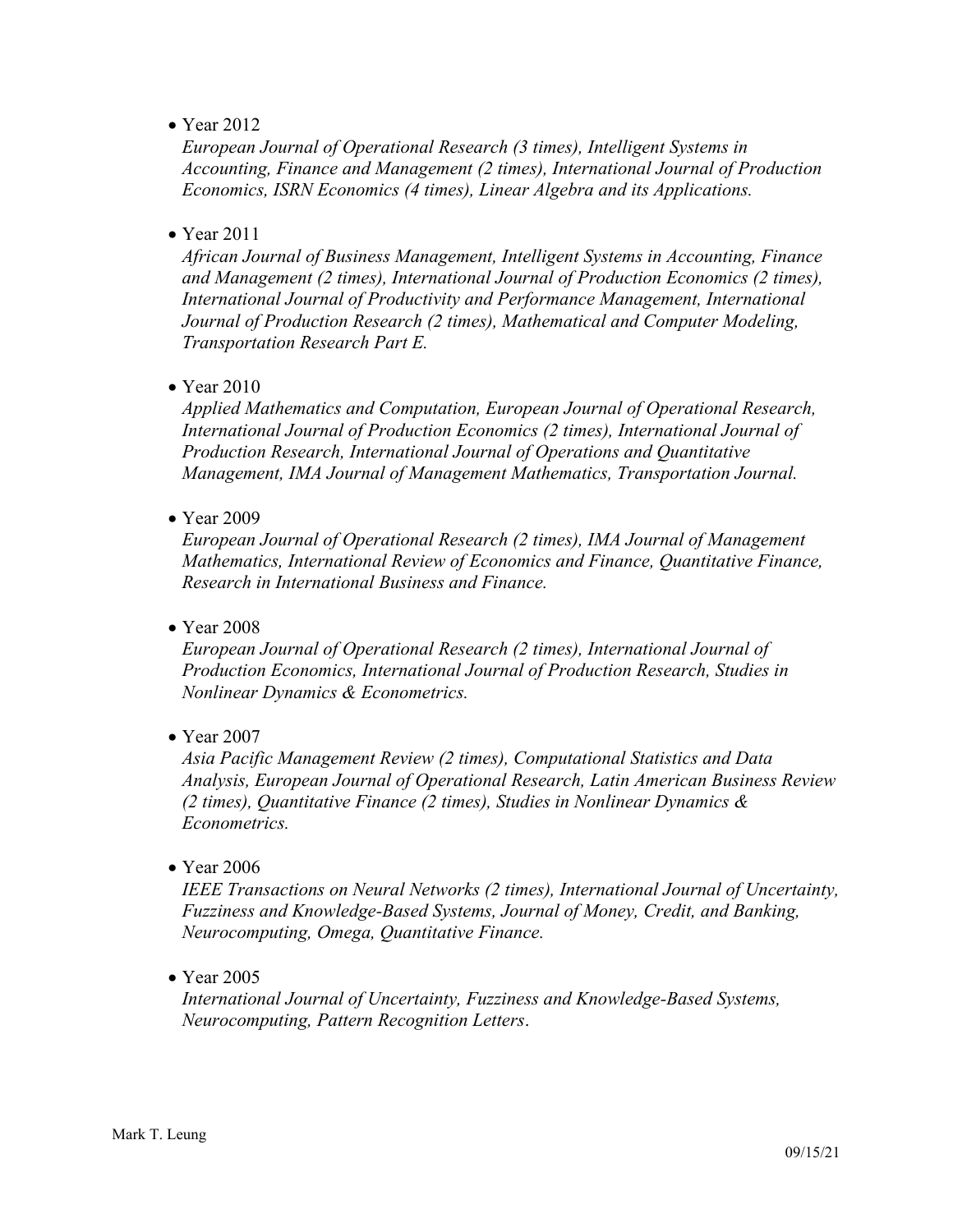• Year 2004

*Computers and Operations Research, Decision Sciences (2 times), European Journal of Operational Research, Financial Review, IEEE Transactions on Systems, Man, and Cybernetics, International Journal of Information Technology & Decision Making, Journal of Futures Markets, Omega*, *Pattern Recognition Letters*.

• Year 2003

*Applied Stochastic Models in Business and Industry, Computers and Operations Research (2 times), Decision Sciences (2 times), International Journal of Production Economics*.

• Year 2002

*Decision Sciences, Financial Review, International Journal of Information Technology and Decision Making, International Journal of Production Economics*.

• Year 2001

*Decision Sciences, International Journal of Forecasting, International Review of Financial Analysis*.

• Year 2000

*Decision Sciences (2 times), International Review of Financial Analysis, Review of Quantitative Finance and Accounting*.

- Year 1999 *International Review of Financial Analysis*.
- Year 1998 *Computers and Operations Research, International Review of Financial Analysis*.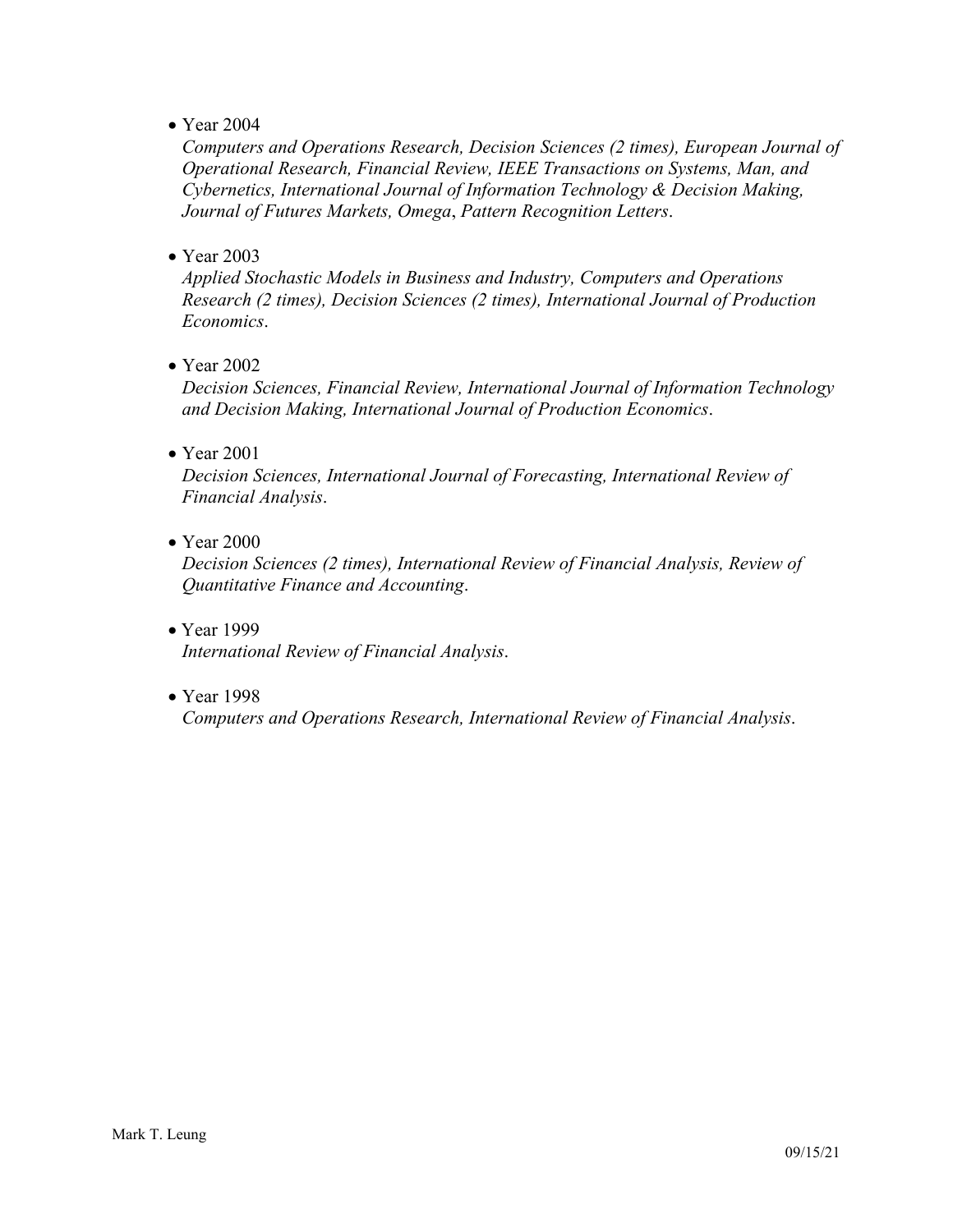## **Paper Reviewer for Peer-refereed Articles Submitted to Conferences**

- Years 2000, 2001, 2002, 2004, 2015, 2017 Paper reviewer, Finance Tracks of the Decision Sciences Institute Annual Meetings.
- Year 2002 Paper reviewer, Finance Track of the Western Decision Sciences Institute Meeting.
- Years 1996, 2007, 2008, 2010, 2011, 2012, 2013, 2014, 2016 Paper reviewer, Service and Manufacturing / Production Operations Management Track of the Decision Sciences Institute Annual Meetings.
- Year 2009 Paper reviewer, DSS/AI/Expert System Track of the Decision Sciences Institute Annual Meetings.
- Year 2008

Paper reviewer, Facilities Planning and Management Track of the IEEE International Conference on Industrial Engineering and Management.

# **Editorial Boards and Positions for Refereed Journals**

- Year  $2021$  present Editorial board of *Archives of Behavioral Science*
- Year  $2020$  present Editorial board of *Theoretical Economics Letters*
- Year  $2020$  present Editorial board of *Modern Economy*
- Year 2018 present Editorial board of *Systems (OA Journal)*
- Year 2012 present Editorial board of *Intelligent Systems in Accounting, Finance and Management*
- Year 2014 2017 Editorial board of *International Scholarly Research Notices / PLOS*
- Year 2012 2014 Editorial board of *ISRN Economics*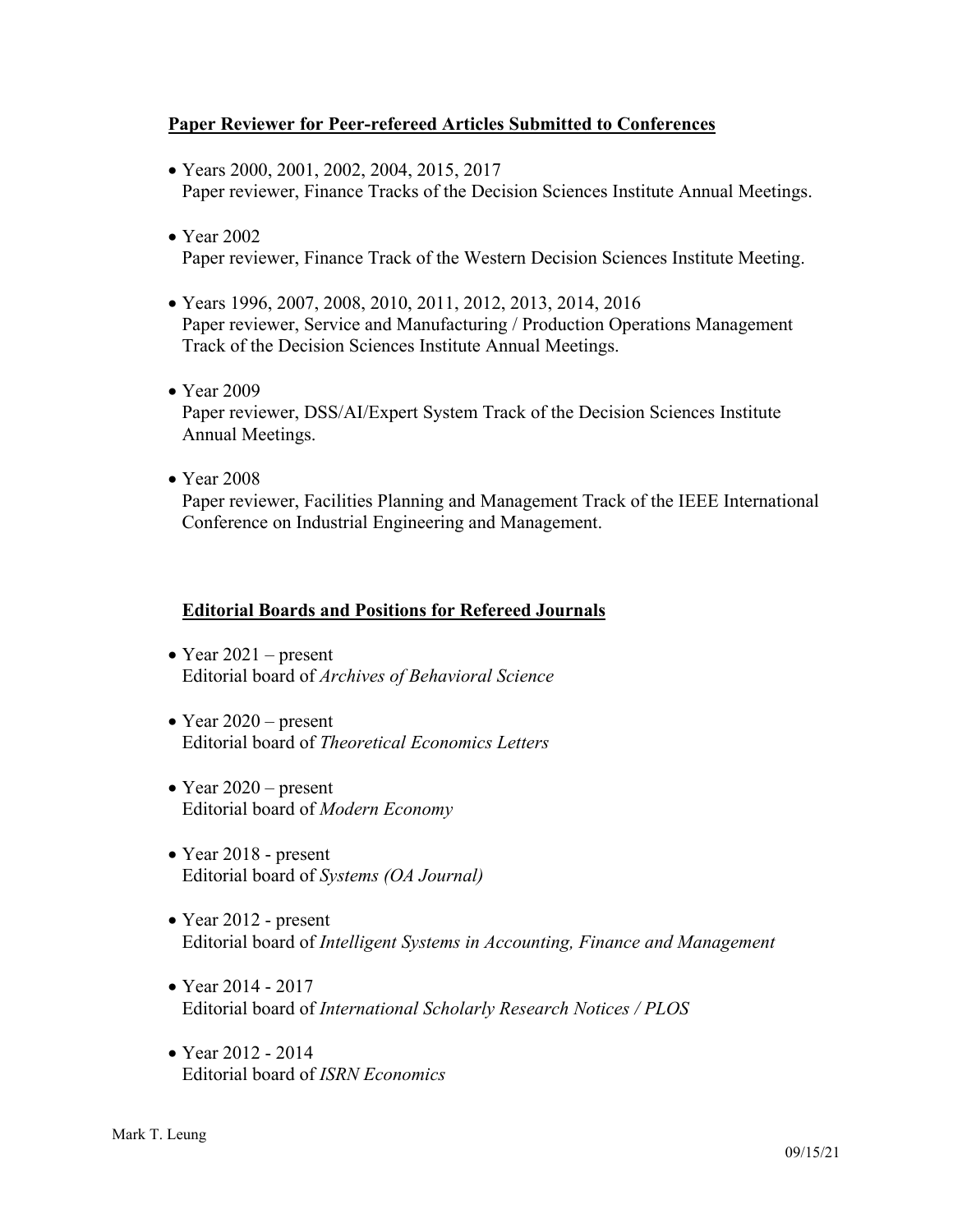- Year 2012 present Editorial board of *European Economics Letters*
- Year 2007

Associate editor of *International Journal of Production Economics* for the special issue on Operations Strategy and Supply Chain Management

# **External Reviewer for Faculty Tenure Promotion**

• Year 2007

External reviewer for the promotion of Professor Po-Fan Shen, Department.of Finance, Hsing-Kuo University of Management, Taiwan.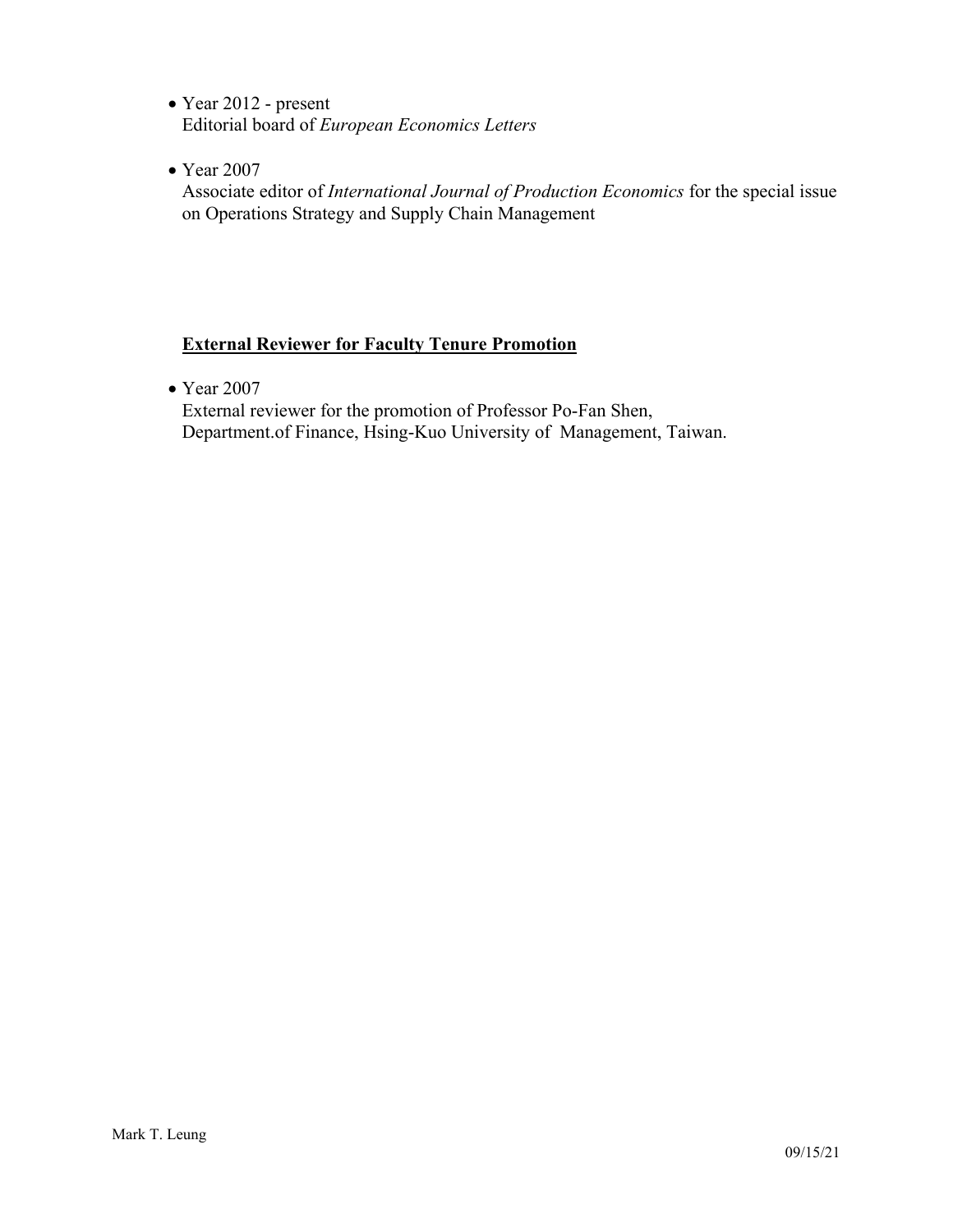#### **Supervising Member on Dissertation / Thesis Committees**

Name: Jonathan A. Vance Degree: Master of Science in Statistics Master thesis: A Continuous Emission Tracking and Predictive Model for Emissions Reduction and Process Improvement Completion date: May 2005 Degree granting institute: University of Texas at San Antonio Thesis committee chair: Dr. Rolando Quintana

Name: Chao Hui Huang Degree: Master of Business Administration in Finance Master thesis: An Asset Allocation Perspective of Hedge Fund Performance by Using Tests of Mean-Variance Spanning Completion date: July 2006 Degree granting institute: National Chung Cheng University, Taiwan Thesis committee chair: Dr. An-Sing Chen

Name: Ruben Mancha Degree: Doctor of Philosophy in Business Administration (in Information Science) Doctoral dissertation: Rationality and Buy Prices in Online Auction of Digital Goods Completion date: August 2010 Degree granting institute: University of Texas at San Antonio Dissertation committee chair: Dr. Jane Clark *Recipient of the 2010 Presidential Dissertation Fellowship / Award*

Name: Dianna C. Krueger Degree: Doctor of Philosophy in Business Administration (in Management) Doctoral dissertation: The Relations Among Applicants' Weight, Conscientiousness Levels, and Job Type on Job Suitability Ratings and Hiring Recommendations Completion date: August 2011 Degree granting institute: University of Texas at San Antonio Dissertation committee chair: Dr. Dianna Stone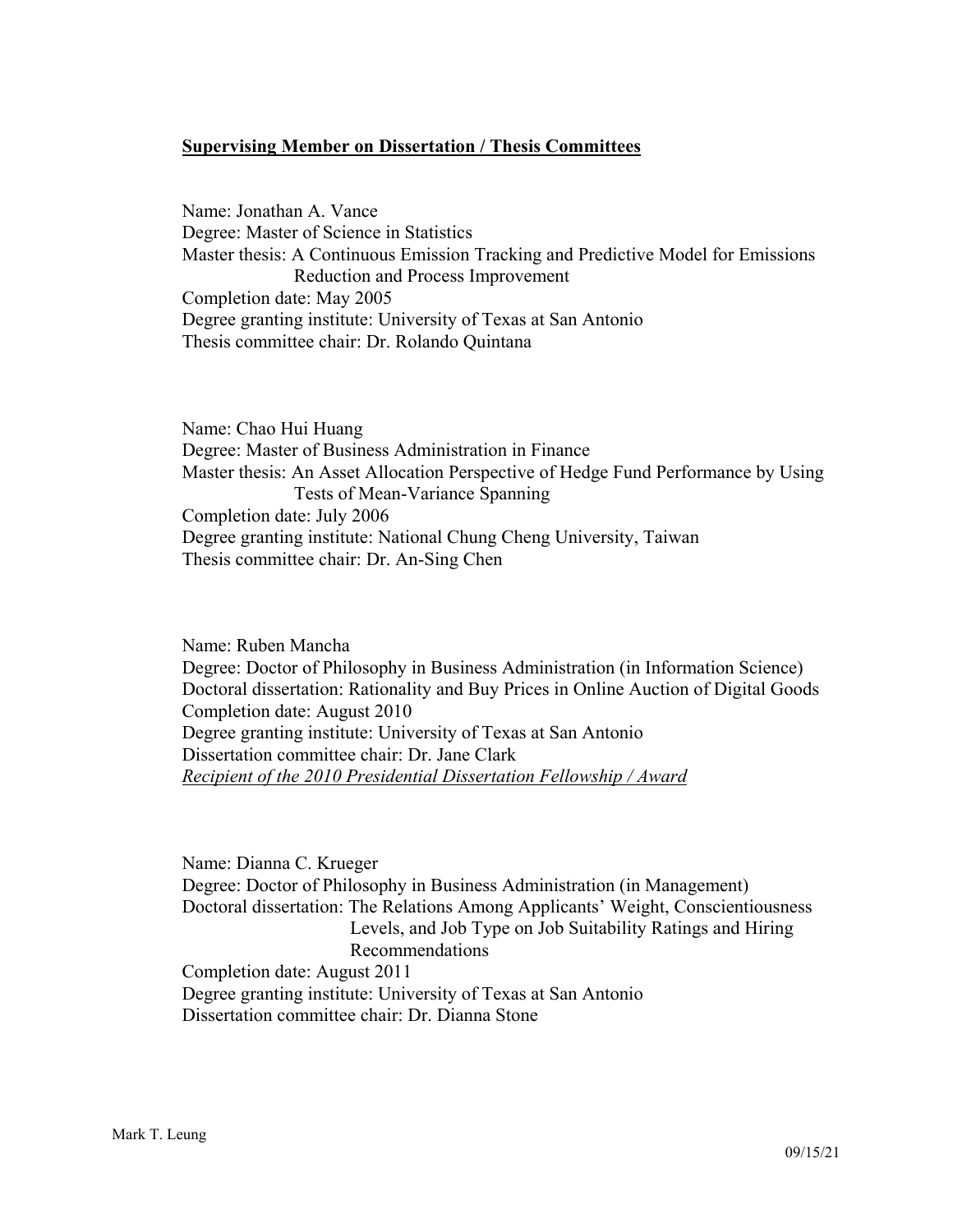Name: Teresa L. (Svacina) Johnson Degree: Doctor of Philosophy in Business Administration (in Management) Doctoral dissertation: The Effects of Organizational, Website, and Applicants' Characteristics on Perceptions of Person-Organization Fit and Organizational Attraction Completion date: August 2013 Degree granting institute: University of Texas at San Antonio Dissertation committee chair: Dr. Dianna Stone

Name: Andrea Neely Degree: Doctor of Philosophy in Business Administration (in Management) Doctoral dissertation: Employee Perceptions of Human Resources and the Formation of the Psychological Contract Completion date: December 2015 Degree granting institute: University of Texas at San Antonio Dissertation committee chair: Dr. Mark Lengnick-Hall

Name: Naga Vemprala

Degree: Doctor of Philosophy in Business Administration (in Information System) Doctoral dissertation: Data analytics for Enhancing Decision making and Situation Awareness in Business and Crisis Management Completion date: August 2021 Degree granting institute: University of Texas at San Antonio Dissertation committee chairs: Drs. Raymond Choo and Charles Liu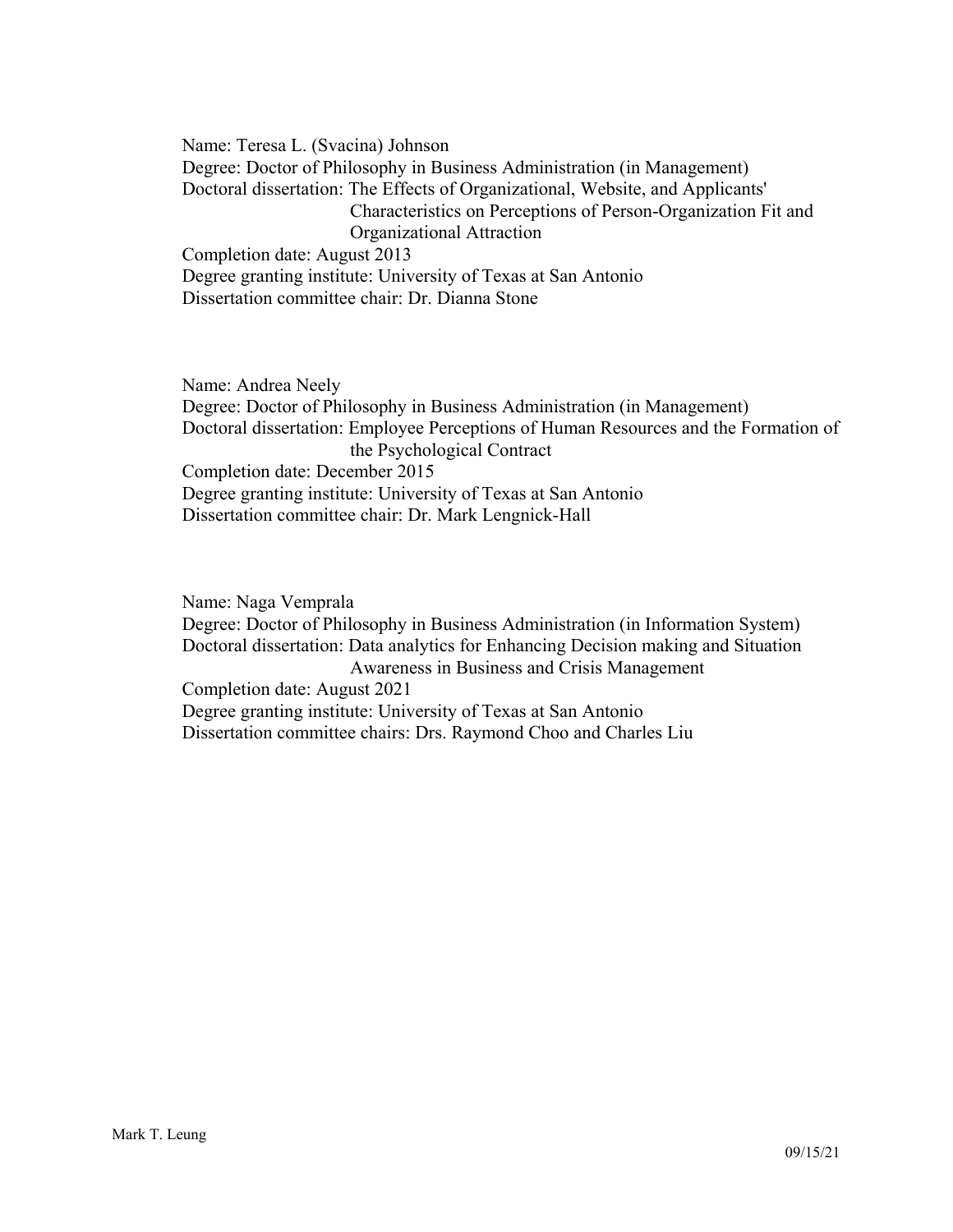# **SERVICES AND ADMINISTRATIVE DUTIES FOR UTSA:**

# **Departmental Level**

- Affirmative Action Advocate (AAA) in Faculty Search Committee for the Department of Accounting, 2006-2007, 2007-2008
- Affirmative Action Advocate (AAA) in Faculty Search Committee for the Department of Economics, 2004-2005, 2005-2006, 2006-2007, 2007-2008, 2012-2013
- Affirmative Action Advocate (AAA) in Faculty Search Committee for the Department of Information Systems and Cyber Security, 2004-2005, 2005-2006, 2009-2010, 2010-2011, 2011-2012, 2013-2014, 2014-2015, 2015-2016, 2017-2018, 2018-2019
- Affirmative Action Advocate (AAA) in Faculty Search Committee for the Department of Management, 2005-2006, 2006-2007, 2007-2008, 2008-2009, 2013-2014, 2014- 2015, 2015-2016
- Affirmative Action Advocate (AAA) in Faculty Search Committee for the Department of Marketing, 2013-2014, 2014-2015
- Development of Management Science Core (MS Sequence) for Undergraduate Business Programs (All BBA Majors), 2003-2005
- Department Academic Program Review Committee (Co-Chair), 2017-2018
- Department B.B.A. in Business Analytics Degree Program Development and Implementation, 2018-present
- Department Coordinating Committee, 2013-2014
- Department Faculty Advisory Committee, 2005-present
- Department Faculty Review Advisory Committee, 2005-present
- Department Faculty Search Committee, 2001-2003, 2003-2005
- Department Graduate Catalog Change Committee (Co-Chair), 2018, 2020
- Department Journal and Conference Ranking Committee, 2013-2014, 2019-present
- Department M.S. in Supply Chain and Operations Management Degree Program Development, 2019-present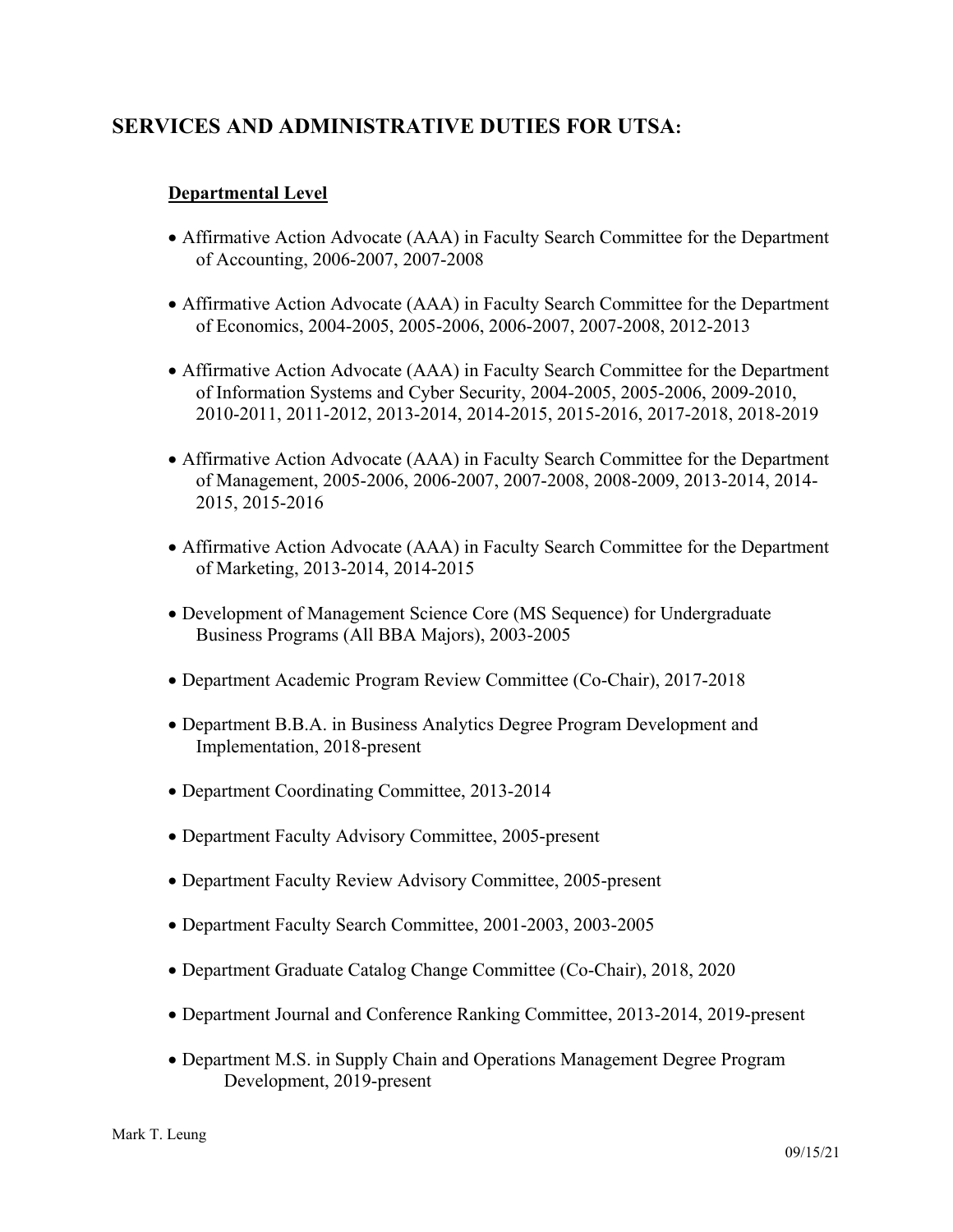- Department Online Course Developer (for MS Sequence), 2016-present
- Department Peer Observations Committee, 2013-2017, 2020-present
- Department Periodic Performance Evaluation PPE-DFRAC Committee, 2012 (Chair), 2016
- Department OLP / EOS Coordinator, 2016-present (in conjunction with the University QLP / QEP Committee, followed by University Core Curriculum Assessment Committee)
- Department SECC Area Champion, 2012-2017
- Department Service Components Committee, 2013-2016
- Department Undergraduate Catalog Change Committee (Co-Chair), 2017, 2019
- Department Undergraduate Curriculum and Programs Review Committee, 2004-2005, 2005-2007, 2007-2009, 2009-2010. 2013-2014, 2016-2017
- AACSB / SACS Accreditation Coordinator (undergraduate BBA and all certificate programs), 2007-present
- Library Liaison for the Department of Management Science and Statistics, 2000-2003, 2009-2018
- PhD in Applied Statistics Proposal Committee, 2004-2005
- Recruitment Committee Chair for Search of Marketing Department Chair, 2021-2022
- Six Sigma Executive Program for H.E.B. Black Belt and Green Belt Certifications, 2007
- Support Department of Biology on Development of Undergraduate Bio-Analytics Program, 2019-present
- Trainer and Representative for FAIR, Digital Measures, and Blackboard Learn Systems for the Department of Management Science and Statistics, 2009-present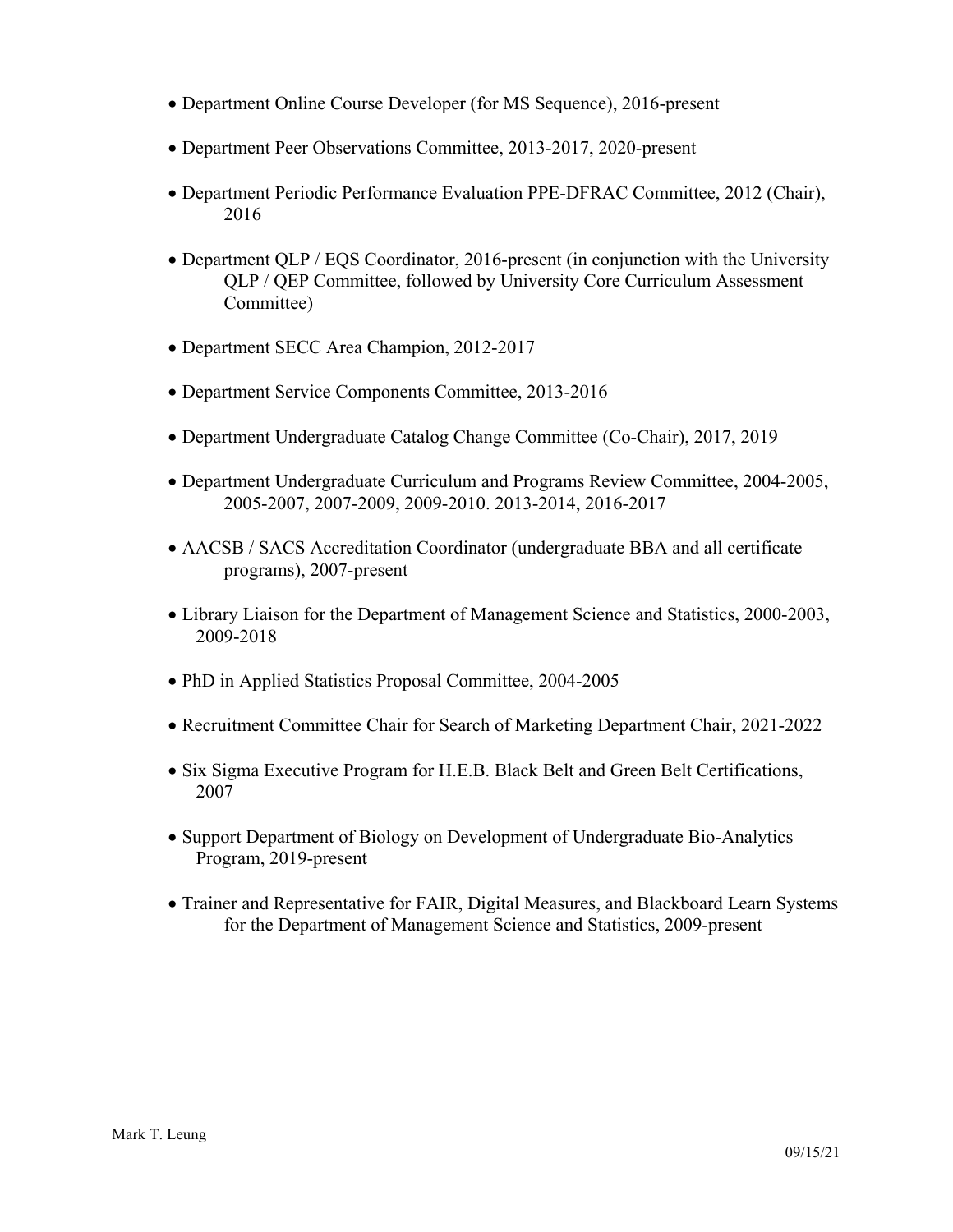#### **College of Business Level**

- Affirmative Action Advocate (AAA) in Search Committee for the Office of COB Graduate Program, 2005-2006
- College of Business Award Committee, 2018-2019
- College of Business Data Analytics Bootcamp (joint venture with Office of Vice Provost for Academic Innovation and Trilogy), 2019-present
- College of Business Faculty Forum, 1999-present
- College of Business Graduate Faculty Forum, 1999-present
- College of Business Doctoral Program and Research Committee, 2003-2005
- College of Business Executive Programs Committee, 2006-2008, 2010-2012, 2012- 2014
- College of Business Faculty Development Leave Committee, 2005-2006
- College of Business Faculty Forum/Graduate Faculty Forum Executive Committee, 2008-2010
- College of Business Full-Time Track (FTT) Faculty Transition and Policy Task Force
- College of Business Holiday Planning Committee, 2016
- College of Business Immersion Program, 2019
- College of Business Instructional Efficiency Team (for Budget and Revenue), 2020
- College of Business Pre-Business Mathematics Course and Curriculum Redevelopment Committee, 2016-2018 (co-Chair), 2019-present
- College of Business Pre-PhD Program Committee, 2019-present
- College of Business Pre-PhD Business Programs Planning and Implementation, 2018 present
- College of Business M.B.A. International Committee, 2006-2008, 2008-2010
- College of Business Mexican ITESM Analytics/AI Training Program, 2018-2020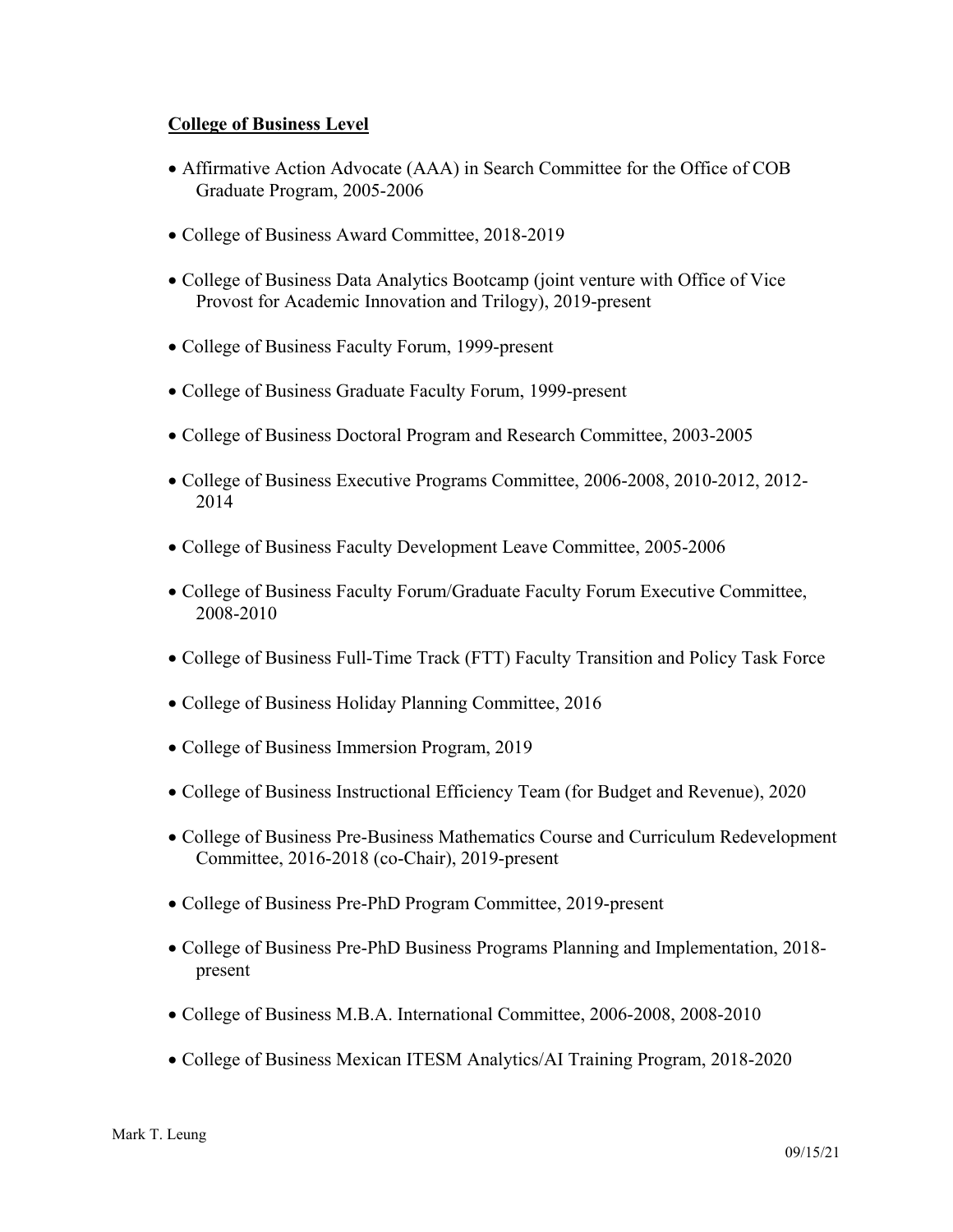- College of Business Online B.B.A. Course Development Committee, 2016-present
- College of Business Online Program and Course Planning and Development Committee, 2020-present
- College of Business Master of Science in Data Analytics (MSDA) Committee, 2018 present
- College of Business Undergraduate Programming and Efficiency Committee, 2013- 2014 (first seal team), 2016-2017 (second seal team), 2017 (third seal team)
- College of Business Undergraduate Programs Committee, 2014-2015, 2015-2016, 2016-2017
- College of Business Undergraduate Research Committee, 2013-2014, 2014-2015
- College of Business USAF Data Analytics Clinic Program, 2021 (founding member in collaboration with Center of Professional Excellence)
- Secretary of Division (former Management & Marketing) Faculty Forum, 2000-2001
- College of Business Teaching Advisory Committee, 2002-2003
- College of Honors Admission / Selection Committee, 2017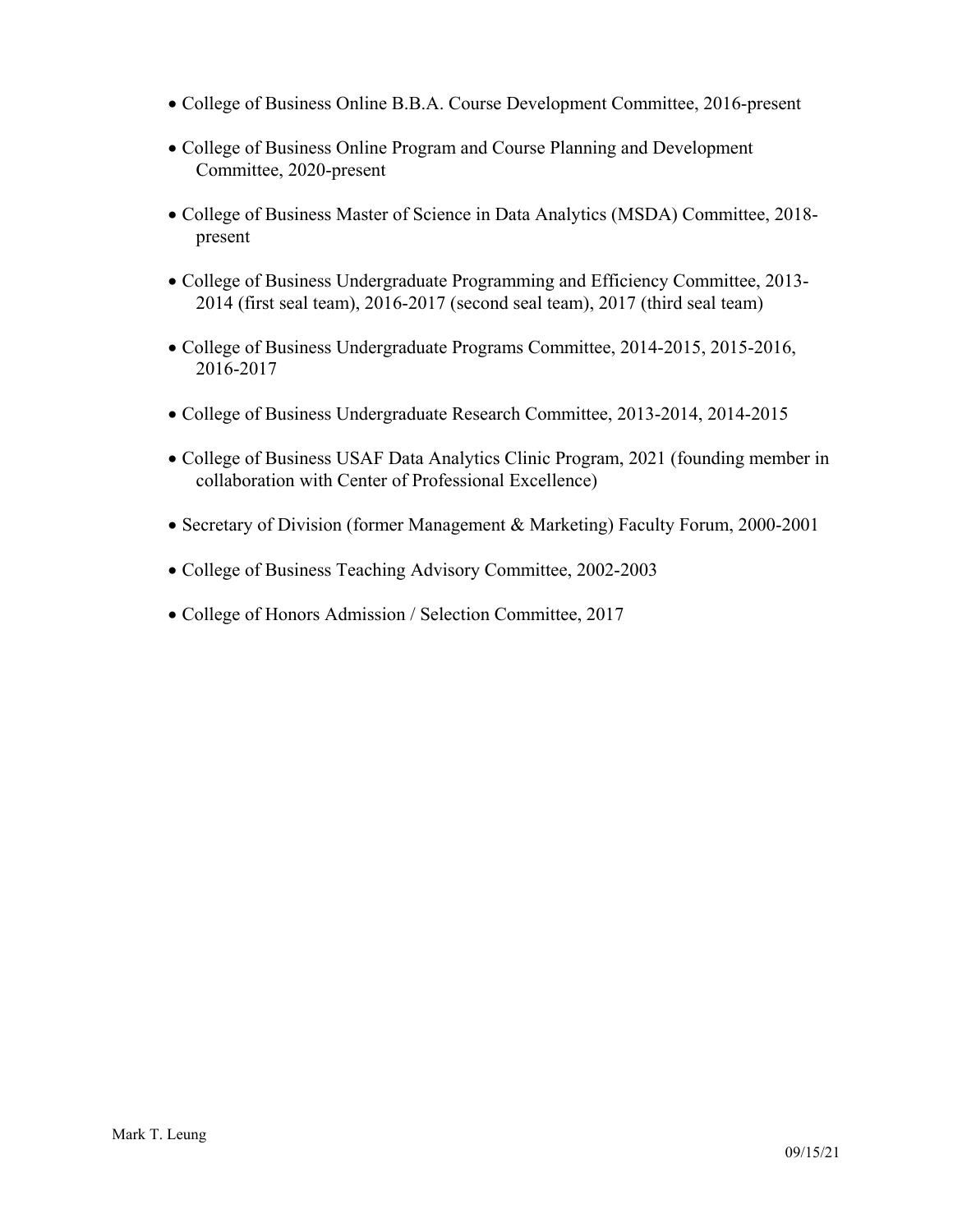## **University Level**

- Banner Marshal, December Commencement, 2004, 2005, 2006, 2007, 2008, 2010, 2013
- Banner Marshal, May Commencement, 2006, 2007, 2008, 2010, 2011
- Banner Marshal, Convocation, 2009
- University Head Marshal, May and December 2012, May 2017 Commencements
- Stage Party Representative of College of Honors, May Commencement, 2005
- Stage Party Representative of College of Business, December Commencement, 2011
- University Academy of Distinguished Teaching Scholars, 2013-present
- University Academy of Distinguished Teaching Scholars Technology and Online Learning Sub-Committee, 2016-present
- University AIS Redesign Committee, 2020-2021
- University Aspire's Institutional Change (IC) Network (Institutional Self-Assessment on Inclusive Faculty Hiring), 2019-present
- University Auxiliary Operations Peer Review Board, 2006-2008
- University Core Curriculum Assessment Committee, 2012-2014 (Sub-Chair), 2015 present (Sub-Chair for EQS Area)
- University Department Chair Council, 2017-present, 2020 (Representative)
- University DFW Task Force (ADTS Sub-Committee), 2015-present
- University Downtown Initiative / Planning Committee, 2018-present
- University Faculty Grievance Committee, 2010-2012, 2012-2014, 2014-2016, 2016- 2018, 2018-2020 (Chair), 2020-2022 (Presidential Appointee & Chair)
- University Faculty Grievance Sub-Committee, 2017 (Chair)
- University / University of Texas System Faculty Tribunal, 2021-present (Chair)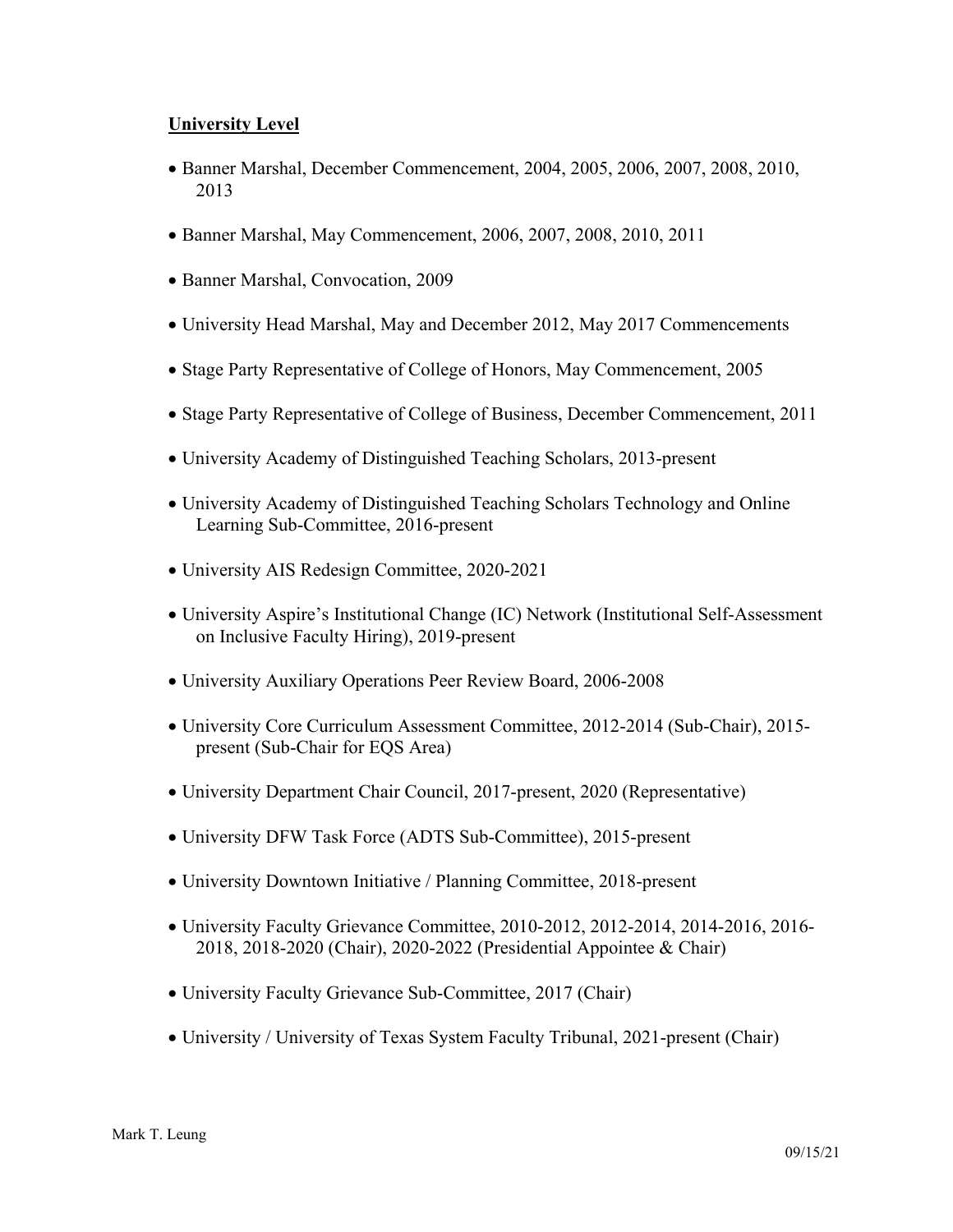- University Faculty Senate Academic Freedom and Tenure Committee, 2006-2008, 2008-2009, 2009-2010, 2010-2011, 2011-2012, 2012-2013
- University Faculty Senate Evaluation, Merit, Rewards, and Workload Committee, 2003-2004, 2006-2008, 2008-2009, 2009-2010, 2010-2011, 2011-2012, 2012-2013
- University Graduate Program Evaluations Committee, 2003-2005
- University Graduate School Task Force for Management and Organizational Studies NRUF Application, 2020-2021
- University Graduate Student Success Task Force (by Provost & Graduate School), 2019-2020
- University Graduate Student Success Task Force Subcommittee on Value Added Programming, Career Outcomes and Alumni, and Postdoctoral Training, 2019 present
- University Health Analytics Program & Planning Advisory Committee, 2019-present
- University Human Resources Focus Group for Administrators, 2017-2018
- University Integrated Design Initiative Task Force (with Provost and Deans of CACP and COE on Merger), 2020-present
- University Libraries Committee, 2010-2012
- University Master of Science in Artificial Intelligence (MSAI) Proposal and Development Consortium, 2020-2021
- University Multi-Disciplinary Studies (MDST) Program & Planning Advisory Committee, 2019-present
- University NRUF PhD Program Analytics Project, 2019-2020
- University Online Programming Task Force (with VP of Academic Innovation), 2019 present
- University Parking Appeals Panel, 2006-2009, 2014-present
- University Parking and Traffic Committee, 2009-2010
- University Peer Mentoring Chair for New Department Chairs (PMT), 2021-present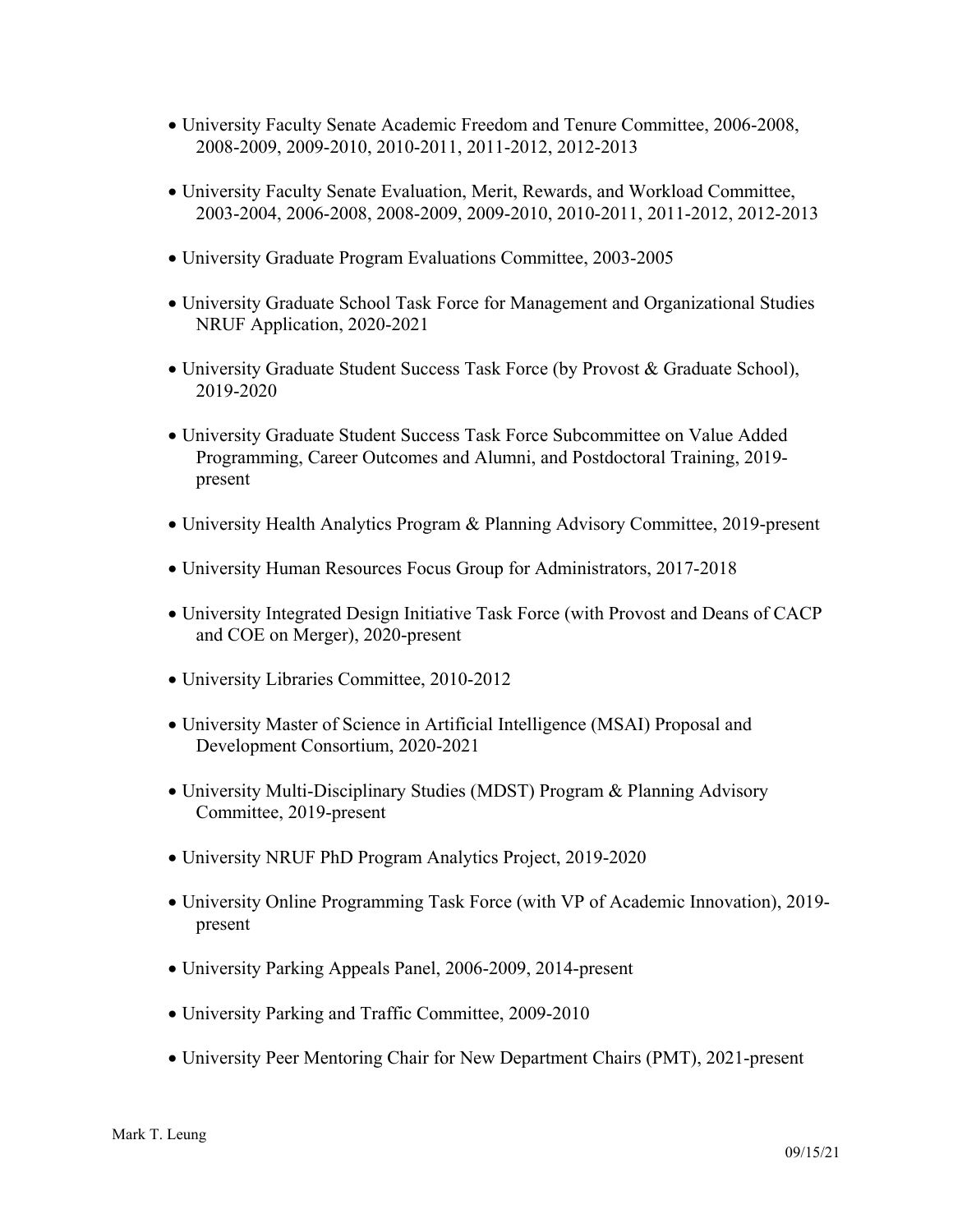- University Provost's Tactical Team #3 Advancing Belonging and the "Out of Classroom" Experience in the Digital Era Tactical Team (co-led by Dean Gerry Sanders and Senior Vice Provost LT Robinson), 2020
- University QLP / QEP Committee, 2014-2016
- University QLP / QEP Proposal Review Committee, 2012, 2013, 2014
- University School of Data Science (SDS) Programming & Planning Advisory Committee, 2018-present
- University School of Data Science Living and Learning Community (LLC) Planning Committee, 2019-present
- University Selection Committee on UT System Chancellor's Teaching Award, 2004, 2006, 2008, 2009 (Chair)
- University Selection Committee on President's Distinguished Achievement Awards, 2006
- University Selection Committee on Minnie Stevens Piper Professor Award (statewide), 2008
- University Selection Committee on UT Regents Outstanding Teaching Award, 2018
- University Service-Learning Advisory Board, 2013-2014, 2014-2015
- University Strategic Investment Fund (SIF) Committee, 2020-present
- University Trilogy TES/UTSA Data Analytics Bootcamp Program, 2020-present
- University Tuition and Fee Proposal Committee, 2013-2014
- University Undergraduate Research & Creative Inquiry Showcase Planning Committee, 2013-2014
- University Vice President of Business Affairs (VPBA) Search and Advisory Committee, 2018-2019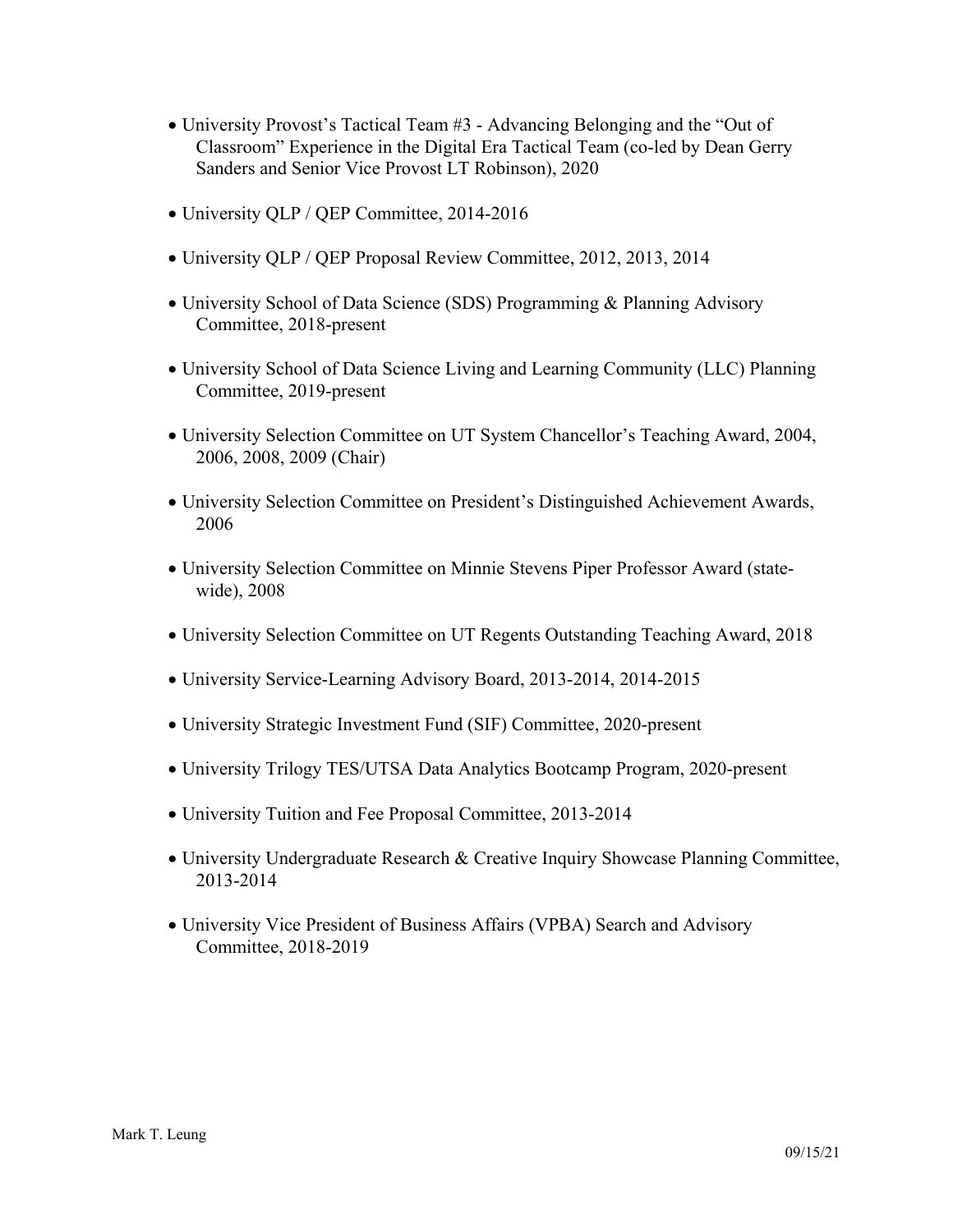## **Miscellaneous**

- Advisor to Business Student Fraternity, 2006-present
- College of Business Graduate Programs Open House, 2018, 2019, 2020
- College of Business Pre-Ph.D. Symposium Planning, 2020
- Department of Management Science and Statistics Graduate Programs Open House and Recruitment Event, 2018
- Provide consulting and guidance opinions to Tomas Rivera Learning Center and Office of Undergraduate Studies (Graduation Initiative) for improvement of instructional effectiveness and retention / graduation rate, 2007
- Provide training in conjunction with Legal Affairs Office for faculty members on grievance process and HOP policies, 2020
- Faculty Advisor / Sponsor to The Chess Society, 2012-present
- Faculty Advisor / Sponsor to The Foodies Society, 2014-present
- Online Course Developer for MS Sequence (BBA Majors) and STA 1053 (UTSA Core Curriculum)
- Serve Provost's late night breakfast for and social mixer with students, 2019
- Texas Academic Leadership Academy (TALA) (from Texas Council of Chief Academic Officers), 2021-2022
- Texas Higher Education Coordinating Board (Academic Course Guide Manual Learning Outcome – Business Programs), 2018-present
- Undergraduate Research Mentor and Collaborator with Undergraduate Students for Annual Research Showcase and Inquiry Symposium, 2014, 2015, 2016, 2018, 2019